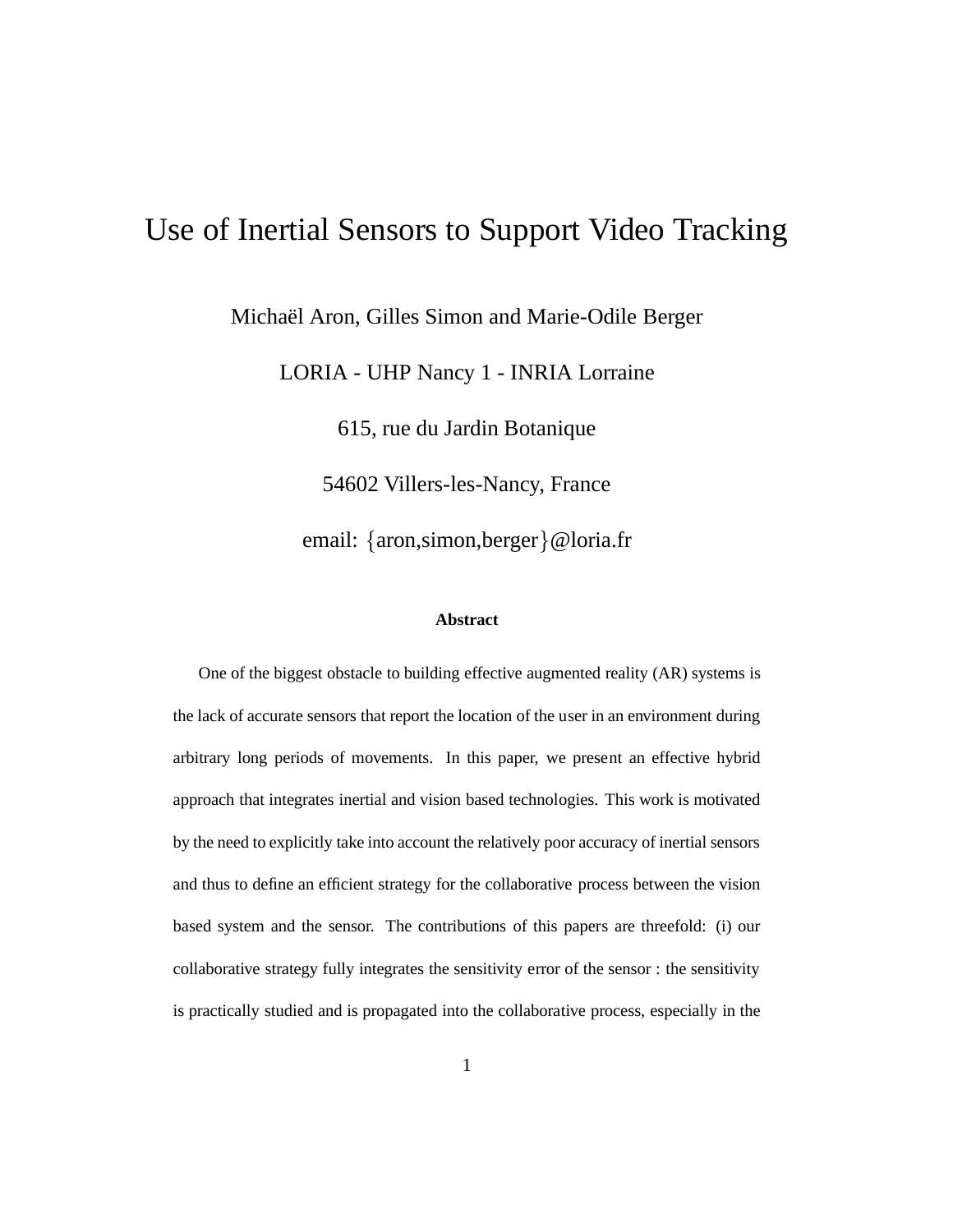matching stage (ii) we propose an original online synchronization process between the vision based system and the sensor. This process allows us to use the sensor only when needed. (iii) an effective AR system using this hybrid tracking is demonstrated through an e-commerce application in unprepared environments.

**Keywords:** Augmented reality, camera tracking, sensor fusion

## **1 Introduction**

Augmented reality systems supplement the real world with virtual (computer generated) objects that appear to coexist seamlessly in the same space as the real world. Potential applications of AR are important and include maintenance and repair of complex equipments, medical visualization, collaborative work, and applications in cultural heritage [1]. Though promising, AR is barely at the demonstration phase today and several challenges must be overcome to prove the full potential of AR. Despite remarkable progress in the field in the late 1990s, there are still major obstacles limiting the wider use of AR both for technological limitations and because of insufficient robustness and accuracy of the tracking stage in practical situations. The term tracking is used here to describe real time pose recovery from monocular video streams.

The tracking task is difficult because registration must be achieved sequentially at video rate, with a high accuracy and a good repeatability during arbitrary long periods of movements. This means that the accuracy of the pose should be the same at the beginning of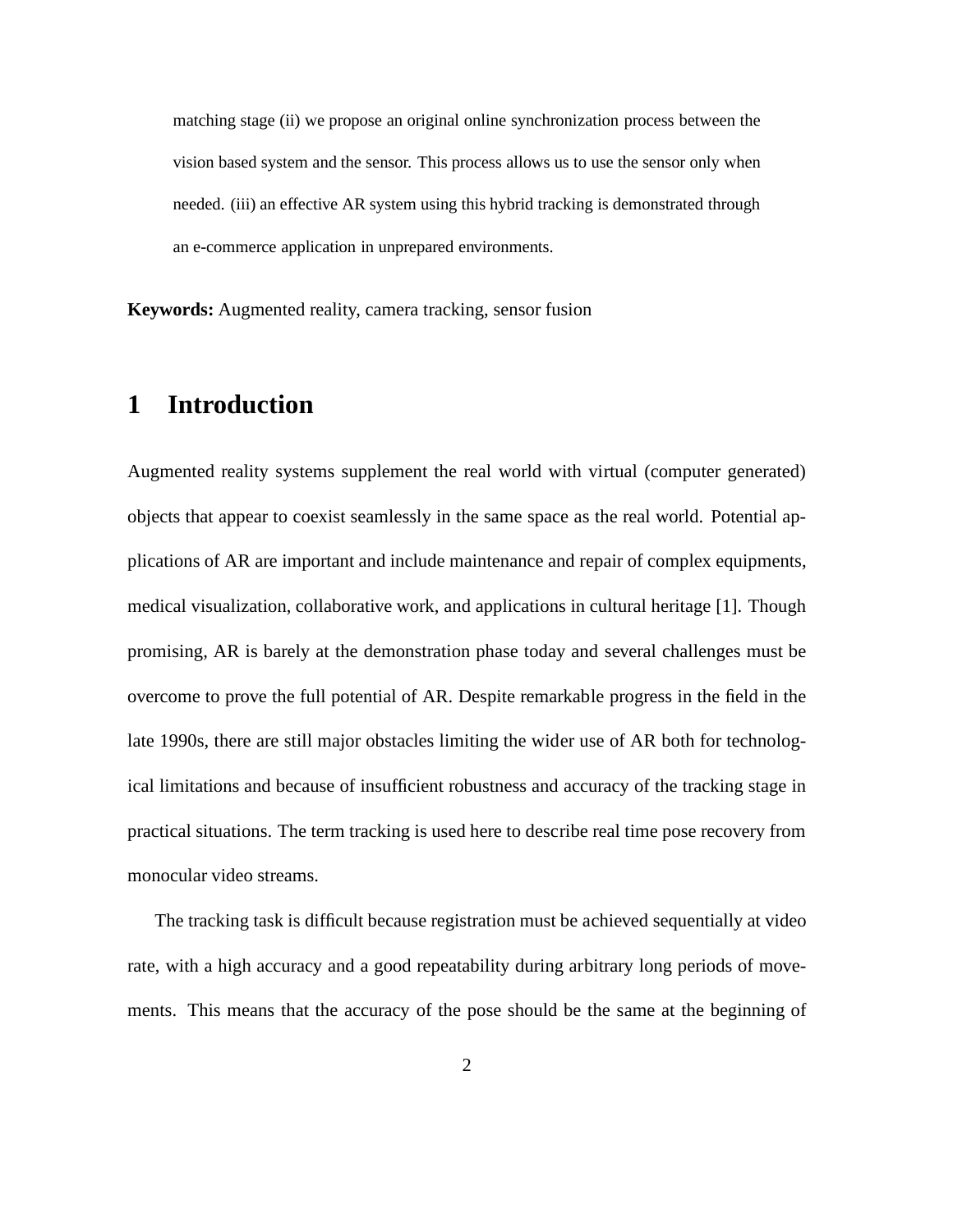the applications and at the end of the process. Systems that provide accurate and repeatable registration are of interest because they would make possible new applications areas that cannot be handled by existing AR systems.

Whatever the technology used for tracking, most AR systems require carefully controlled environments or restrict the motion of the user to ensure robustness of the registration stage over time:

- Inertial tracking are a popular choice due to their high frequency response and their independence from external beacons. However, they lack long term stability due to sensor noise and drift. Their accuracy is generally poor (in the range [.25, 1] degree)
- Magnetic and ultrasound sensors have been used successfully but confine the user to an instrumented and small working volume.
- Vision-based methods are generally more accurate as they depend on features that are directly extracted from the images to be augmented. However, their robustness is tightly related to the efficiency of feature extraction/tracking through the sequence. They cannot generally keep up with quick or abrupt motion because the 2D tracking may fail in these conditions.

Using a single modality then leads AR systems to restrict or to constraint the movements of the user and prevents the user to walk and look anywhere he pleases. The idea to make collaborate two technologies in order that the sensor complementarity nature helps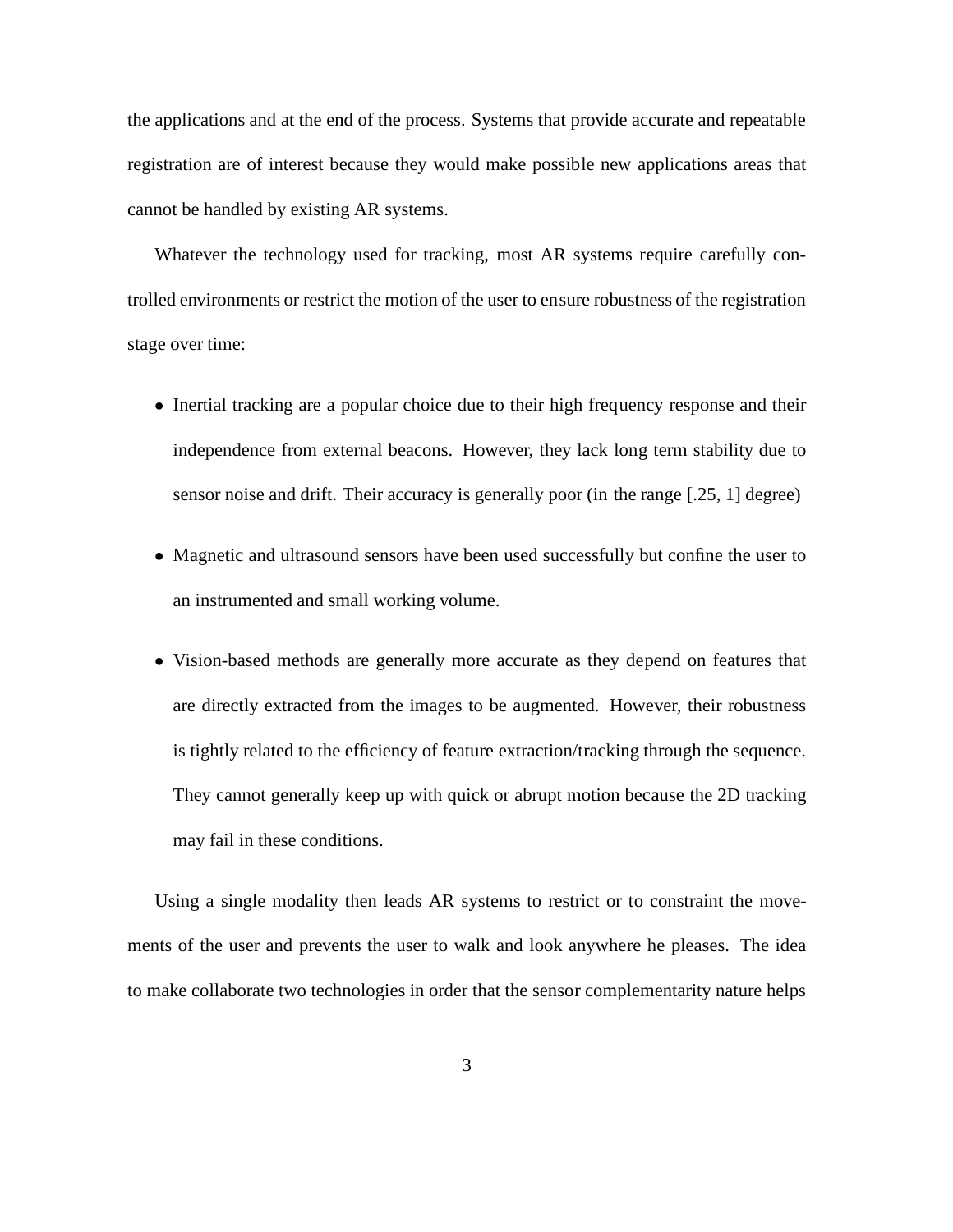overcome camera/sensor specific deficiencies is not new and was pioneered by [2] for autonomous navigation of a mobile robot. In AR, researches started with State in 1996 [3], followed by [4, 5]. In most applications, the strategy to combine the sensors is the same for every frame: the inertial or gyro data are used to predict feature positions and to make easier feature detection and tracking [6, 5]. A Kalman filter is then often used to reduce drift and to fuse the data [7]. Unfortunately, Kalman filters require a kinematic model of the sensor. This model is usually based on the hypothesis of regular motion (as constant acceleration) and are thus unableto take into account non-systematic events as abrupt head motions. To overcome this problem, we took a different approach and decided to use the inertial sensor only when needed, that is when we detect that the vision based system does not give reliable results. This approach has some ideas in common with [8] in the context of mobile robots guided by odometry and gyro sensors: localization is always based on odometry and the authors switch to a gyroscope only when catastrophic failures occur.

Our method rests on the same strategy and we here proposed a method which only uses the inertial sensor when the confidence in the vision based system is limited. The contributions of this paper with respect to existing approaches in the field are the following:

- We do not attempt to fuse the data. The sensor data are here used to guide or to re-initialize the matching stage. This avoids to put constraints on the user's motion.
- We propose an efficient mean to detect when the confidence in the vision based system is not sufficient and must be supplemented by the sensor data.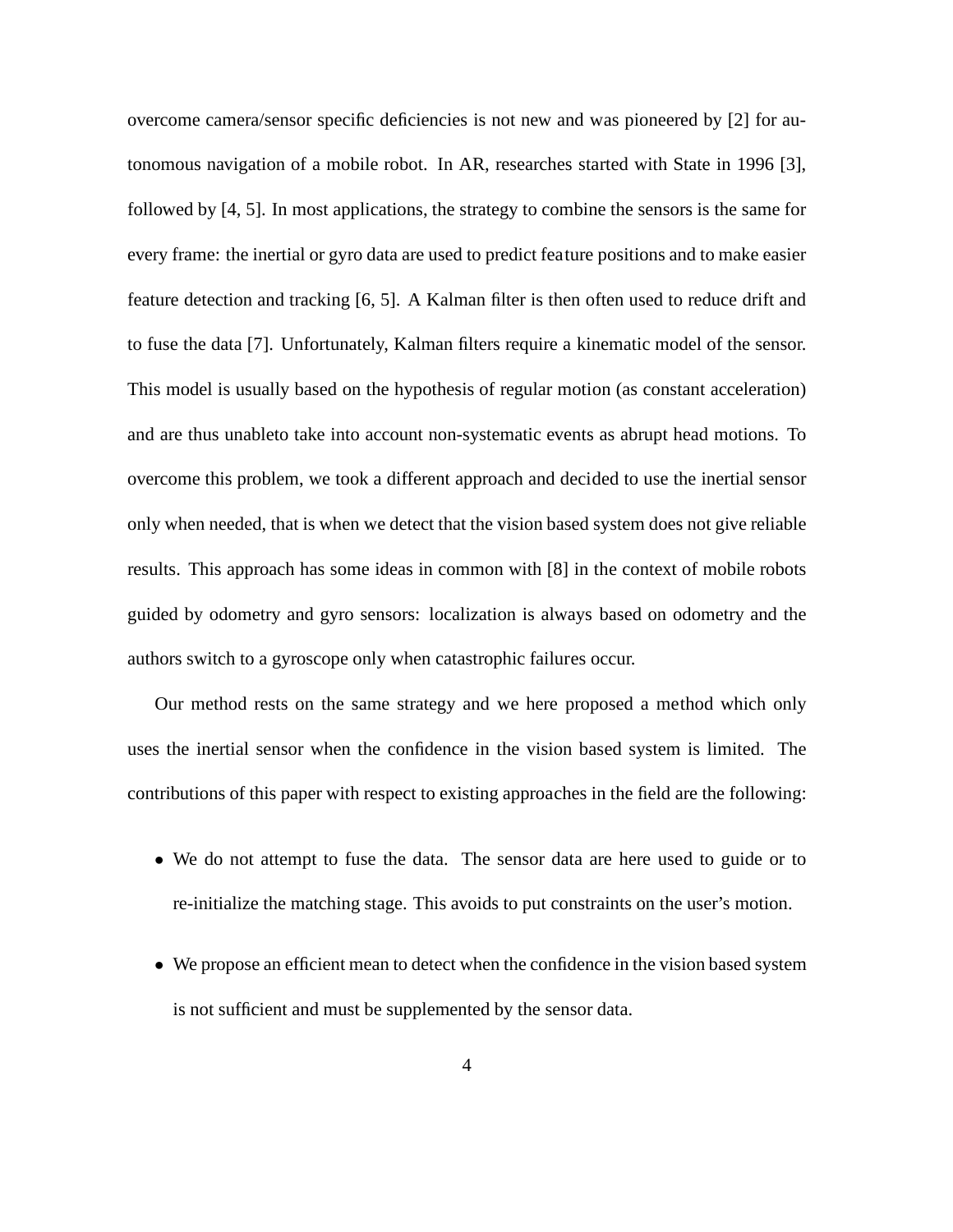- We do not attempt to update and to correct the drift of the sensor. Relative sensor data are only used between two image acquisitions. Hence ill-effects of drift are less important.
- Hybrid systems require synchronization among different sensors. Synchronization is of special importance for high motion rate because synchronization delay will cause large error in image prediction and the system will likely fail. The synchronization problem is seldom addressed in AR though it is very difficult to achieve in practice as noted in [5]. One of the contribution of the paper is to prove that the synchronization delay between camera and sensor is generally not constant over time and we propose an efficient solution to evaluate this delay on line.

The efficiency of our hybrid system is demonstrated on our plane based AR system [9] associated with the inertial sensor MT9 (Xsens). It must be noted that our method is suited to any camera tracking system based on the following framework: 1. Poses are obtained from feature correspondences tracked over consecutive frames. 2. A numeric criterion which enables to judge if the pose is computed with sufficient reliability must be available. A typical example of such a criterion is the number of features that have been correctly tracked in the current frame (inlier features). This information is generally obtained by introducing M-estimators or the RANSAC paradigm in the pose computation algorithm. Many systems can be found in the literature that implement this architecture [10, 11].

The paper is organized as follows: the accuracy of the inertial sensor is assessed in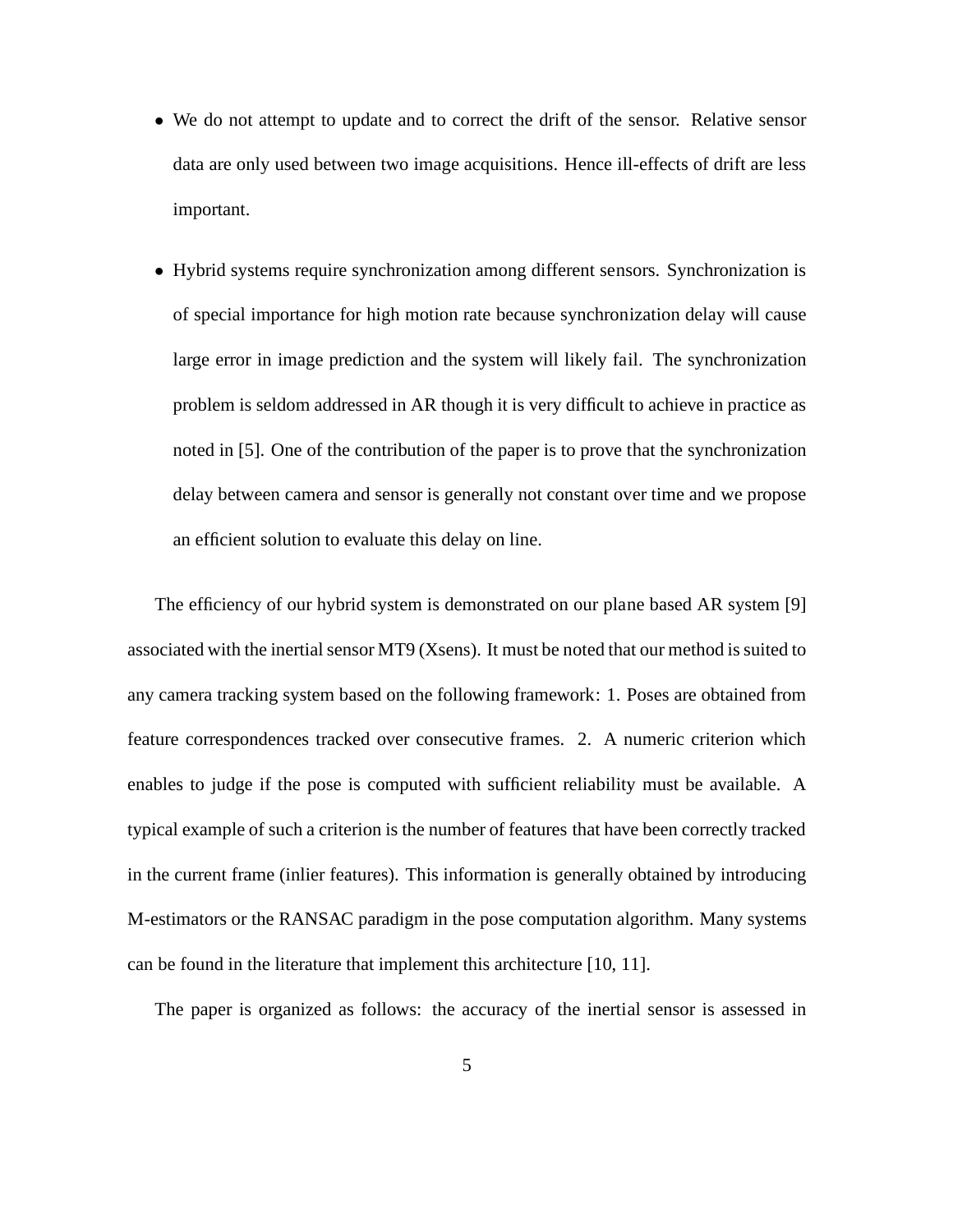section 2. Camera/sensor collaboration is extensively described in section 3 and section 4 is devoted to our original algorithm for on-line sensor/camera synchronization. The complete system developed within the European ARIS project as well as results are demonstrated in section 5 and 6.

### **2 Sensor accuracy**

Inertial sensors are three-degree of freedom orientation trackers that combine accelerometers and magnetometers to compensate for otherwise unlimited increasing errors from the integration of rate of turn data (gyroscopes). Recent advances in the miniaturization of all these components made it possible to integrate them in very small boxes (typically  $39 \times 54 \times 28$  mm), distributed at reasonable rates (example manufacturers are Xsens and InterSense). As they are based on natural physical phenomenon and do not require any special instrumentation of the environment, they are well suited to outdoor AR. However, technical specifications given by manufacturers indicate  $a < 1^{\circ}$  RMS accuracy for the most recent products, which is unfortunately still insufficient to obtained convincing augmented scenes.

In this section, we present accuracy tests we performed on a particular inertial sensor (the Xsens MT9-B), in order to assess the accuracy of this kind of sensors, and check if a Gaussian distribution is well suited to describe the errors we obtain on the provided Euler angles. In these experiments, the sensor was fixed on a computer controlled pan-tilt unit (PTU), whose resolution was 0.013°. Three sets of tests were performed, changing for each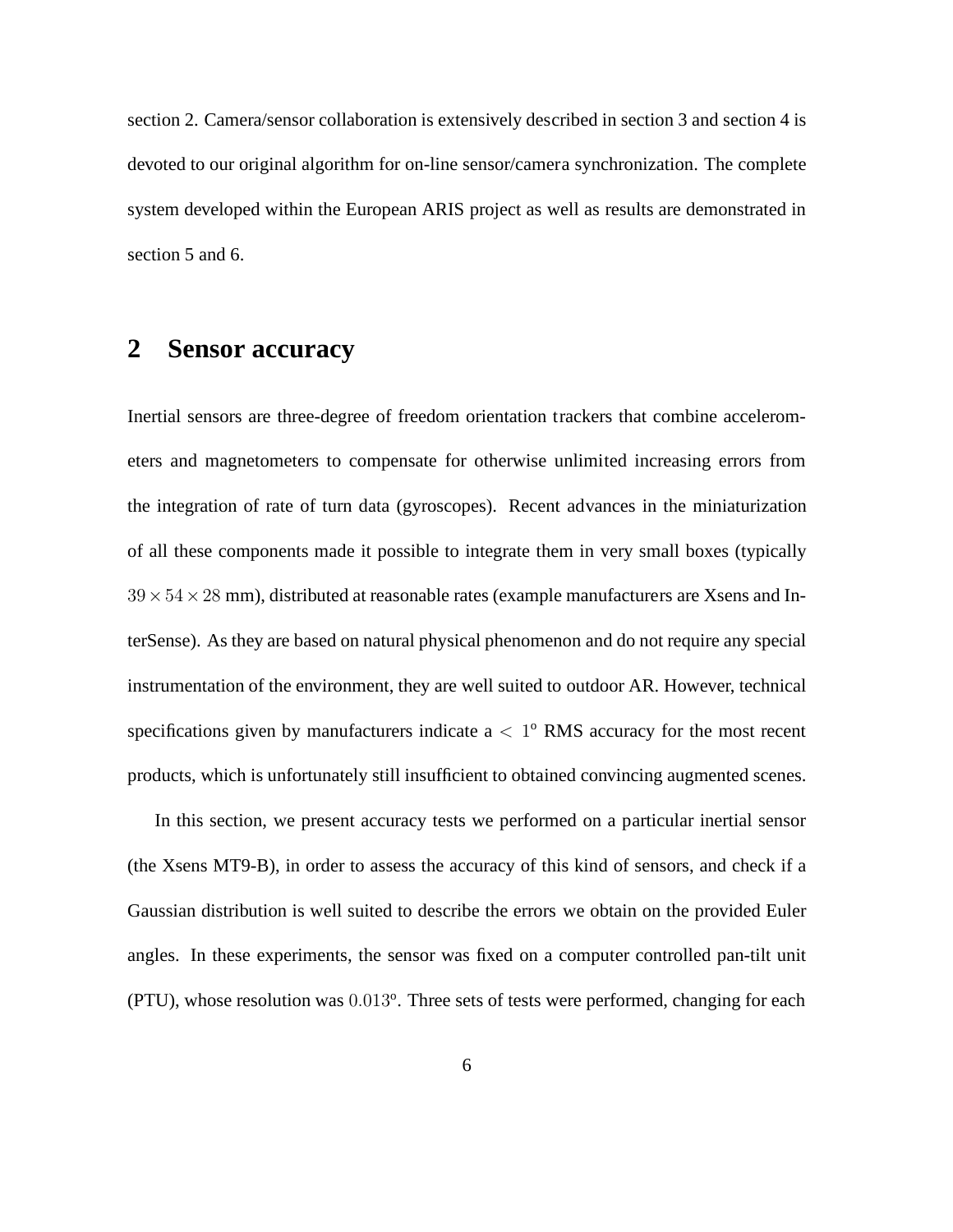set the alignment between the sensor and the PTU axes (two configurations are presented in Fig. 1).

For each configuration, rotation commands of different amplitudes (2, 5, 10, 15 and 20 degrees) were individually sent to each axis of the PTU (1000 rotations per amplitude and per axis). Means and standard deviations of the values provided by the sensor and histograms of the centered values are shown in figure 1. As the sensor and PTU axes were not perfectly aligned, the means we obtain for each amplitude are not exactly equal to the requested amplitudes. However, two major information can be inferred from these results: 1. the accuracy of the angles provided by the sensor does not significantly depend on the amplitude of the rotation and 2. the accuracy of the angles obtained around a particular axis of the sensor depends on the initial orientation of this axis with regard to the PTU. For example, angles around x-axis are much more accurate in configuration 1 than in configuration 2. Actually, the vertical axis (with regard to the earth) of the sensor always provides less accurate results than the horizontal axis. This is due to the fact that magnetometers that compensate the gyroscopes drift around the vertical axis are less accurate than accelerometers that compensate the drift around non vertical axes. Indeed, magnetometers are sensitive to ferromagnetic perturbations of the environment, whereas accelerometers are based on the gravitational axis which is more reliable.

In practical situations, the sensor is fixed horizontally on the camera, so that the  $z$ -axis is initially up. In this situation, we expect a 3D Gaussian noise whose mean is null and standard deviations deduced from our sets of tests (namely,  $\sigma_z = 0.499^\circ$  and  $\sigma_x = \sigma_y = 0.155^\circ$ ).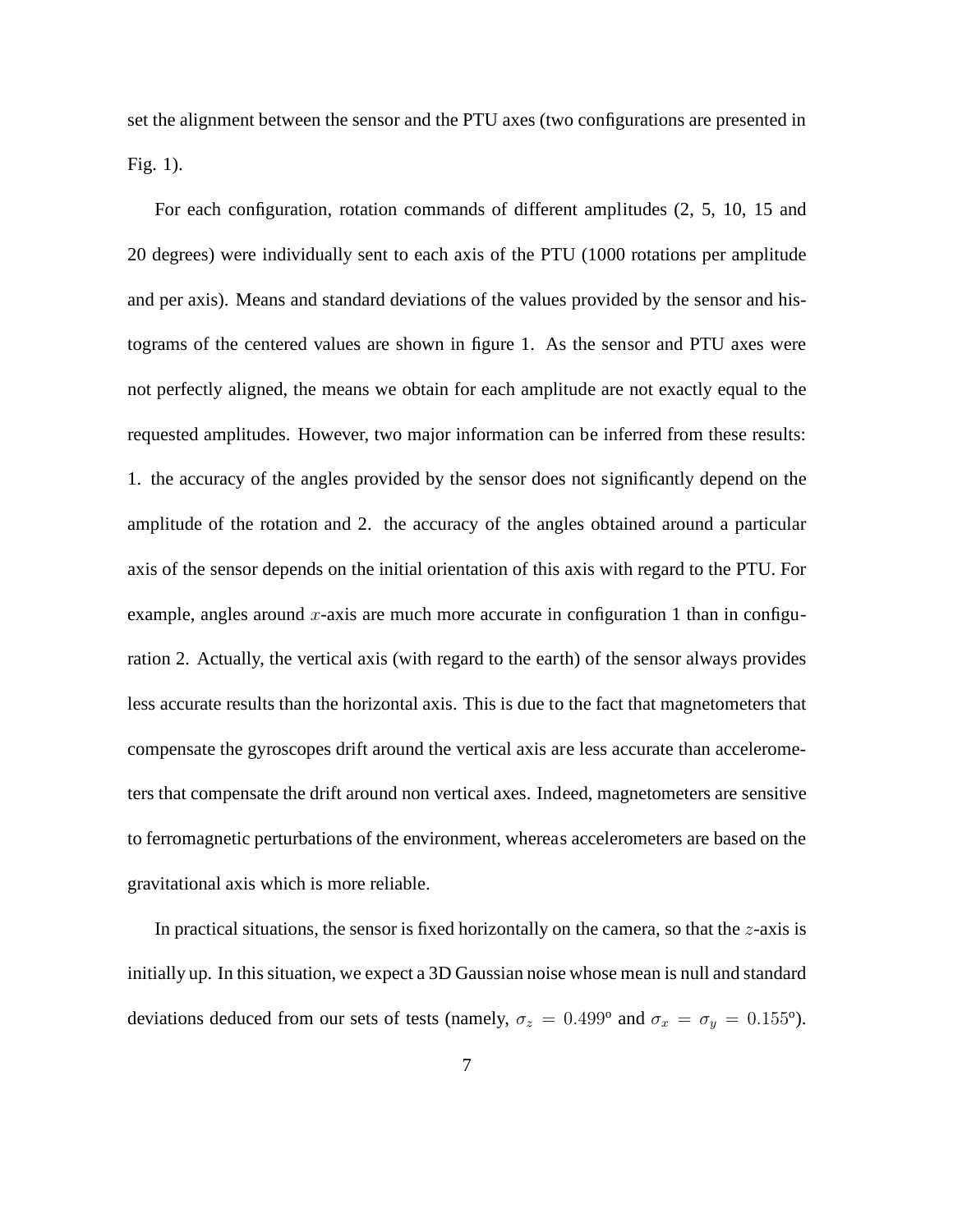During the tracking process, standard deviations are interpolated online according to the angles between the related axes and the z-axis of the sensor in its initial orientation.

## **3 Camera-sensor collaboration**

#### **3.1 Hand-eye calibration**

Integrating sensor data in vision-based camera tracking first requires that the alignment between the sensor and the camera is known. Formally, this consists of finding a rotation matrix X that permits to deduce camera rotations B from sensor rotations A (Fig. 2), according to the following equation:

$$
AX = XB \tag{1}
$$

The hand-eye calibration task consists of determining matrix  $X$  from this equation, applied to several pairs of matrices  $A$  and  $B$  (three at minimum), obtained from different orientations of the camera-sensor device. Many methods have been proposed to solve the generated set of equations. In this work we use the method proposed by Park and Martin [12].

### **3.2 Integration strategy**

Our strategy for integrating sensor data in vision-based tracking rests on the fact that the vision based system gives accurate position estimation [3] except when non-systematic events such as head motions occur. The sensor is then used to provide the vision system with a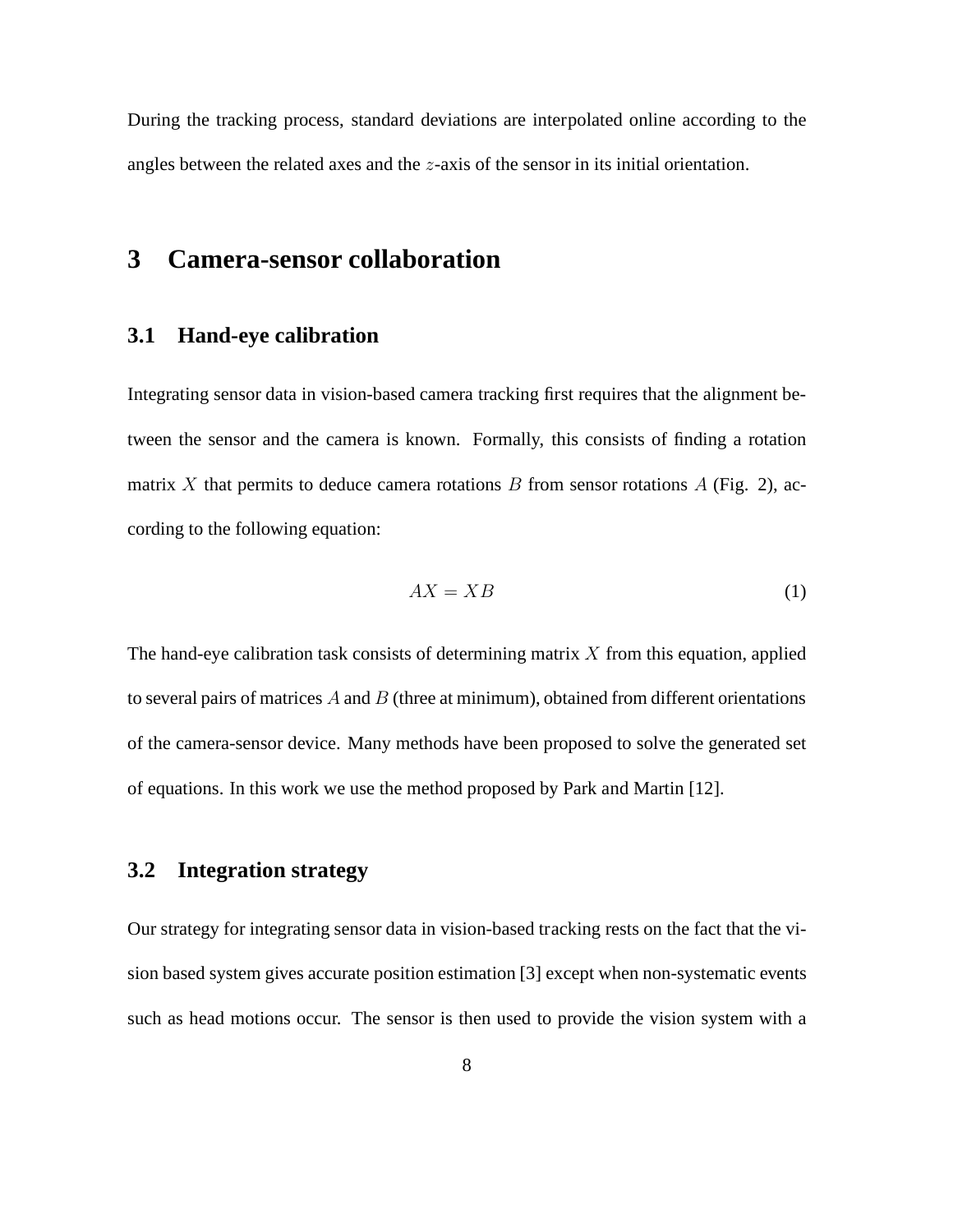fair prediction of the tracked features despite the occurrence of abrupt motions. Hence we do not fuse sensor and vision data. Sensor data are only use to guide and to reinitialize the vision process

We do not make a systematic use of the sensor data because their relatively poor accuracy may lead to incorrect pose estimation. The following example illustrates that point: the 99% confidence limit of the sensor angle distribution error observed in section 2 for the  $z$ -axis is equal to  $2.58 \times \sigma_z = 1.29^{\circ}$ . This corresponds to an horizontal image error of 23 pixels (at the principal point) for a typical focal length of 1024 pixels. This may have different consequences, depending on how the sensor is used: if sensor data are used systematically to provide the rotational part of the camera motions, this will induce very inaccurate and jittering augmentations; if sensor data are used systematically to predict the position of the features from their positions in the previous image, tracking will fail in  $1\%$  of the cases for a typical 20 pixels half-size research window, that is every five seconds in mean for a 20 fps process.

Another reason for the non systematic use of the sensor is the need to synchronize sensor and vision acquisition to perform hybrid estimation. As noticed in [5], accurate synchronization is needed especially when large motion may occur in the sequence. Indeed, approximate synchronization may lead to associate a large motion predicted by the sensor to a wrong image, making the system fail. However, experiments reported in section 4 proved that the synchronization delay is not constant over time and must be estimated online, inducing additional processing time: the computation time of the vision based camera tracking depends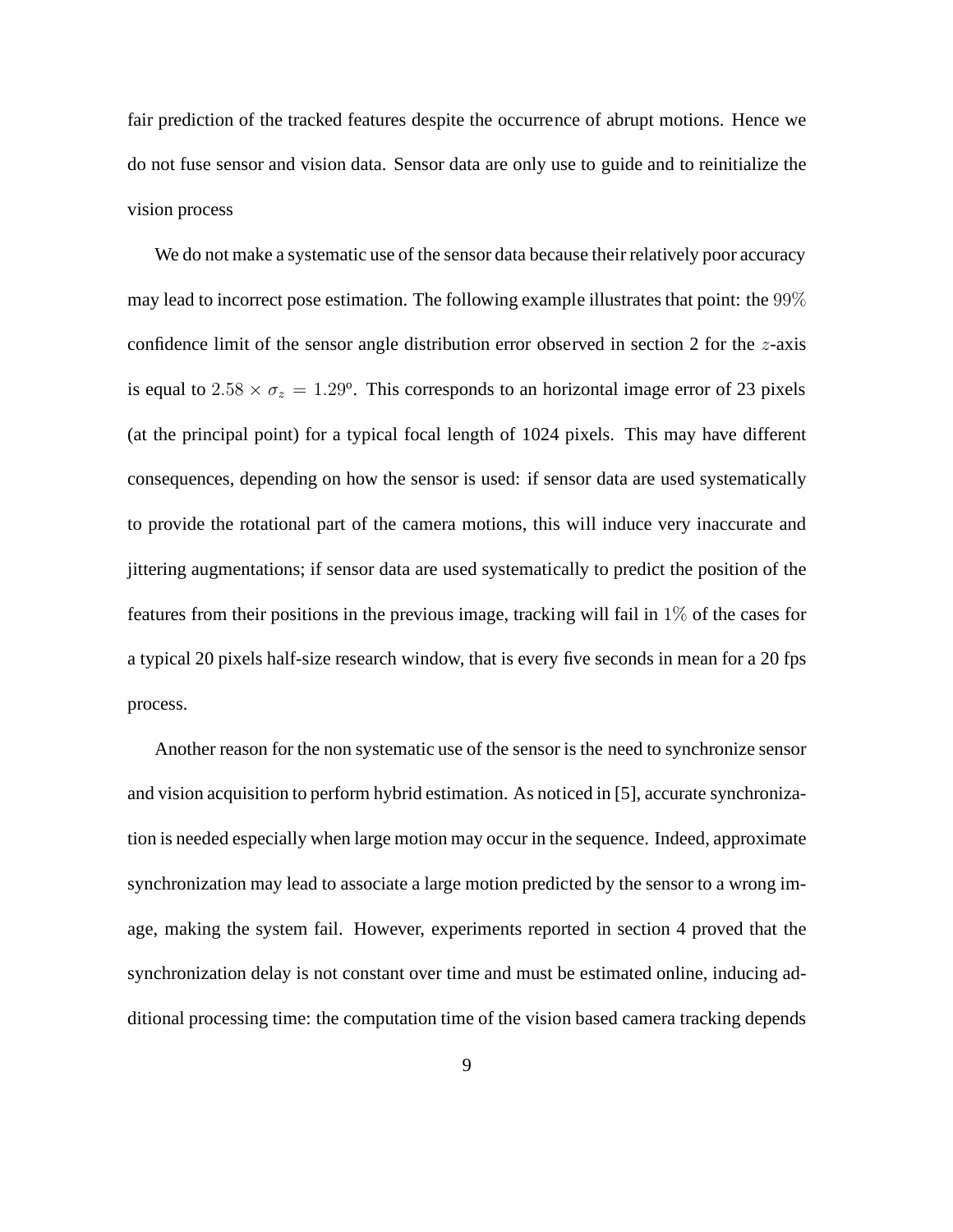on caracteristics of each frames, and this variable time needs to be synchronized with data acquisitions of the inertial sensor. Hence, due to real-time constraints, non-systematic use of the sensor appear as the most appropriate cooperation framework between vision and sensor.

### **3.3 Sensor-based feature prediction**

This paragraph explains how to integrate inertial sensor data to guide the feature tracking process, after an abrupt camera rotation occurred (which corresponds to the common case of rapid head motions). However, the results presented below can most of the time be adapted to any kind of motion, providing that the appropriate sensor is used and its accuracy quantified.

When a camera rotation occurs, the whole image is transformed according to a  $3 \times 3$ matrix H called *homography*, given by [13]:

$$
H = K B K^{-1},\tag{2}
$$

where  $K$  is the camera intrinsic parameters matrix and  $B$  the rotation matrix. This means that a pixel at position m in the previous frame appears at position  $m' = Hm$  in the new frame ( $m$  and  $m'$  are homogeneous coordinate vectors).

Therefore, combining equations (1) and (2) yields a function  $p$  which, assuming a sensor rotation matrix A is known, provides a prediction of the new position of any pixel  $m$  at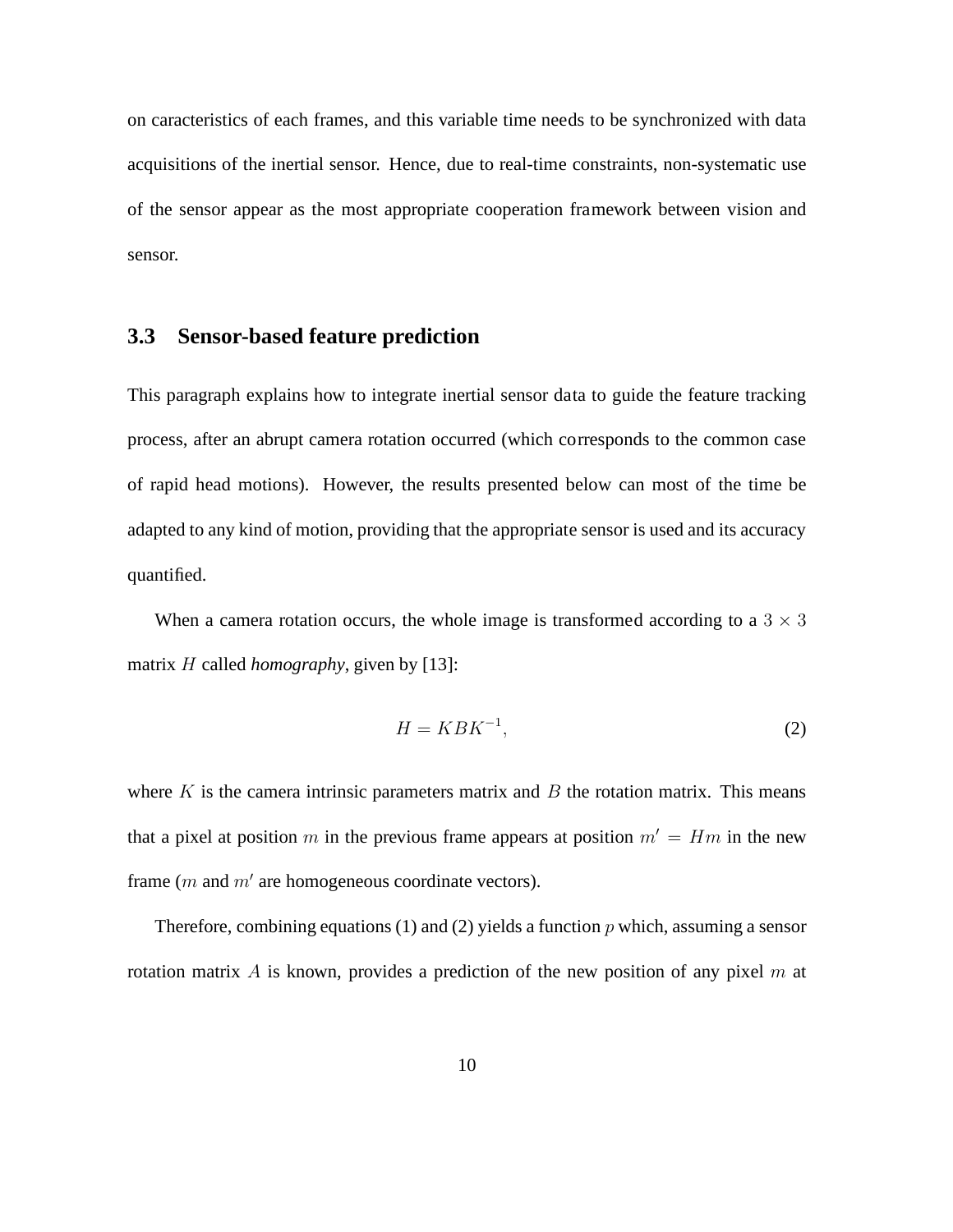coordinates:

$$
p(m) = K X^t A X K^{-1} m. \tag{3}
$$

### **3.4 Error propagation**

In addition of these predicted feature positions, our method provides optimal research regions. These regions are confidence ellipses that are obtained by propagating sensor errors during the calibration and acquisition processes.

Sensor error analysis yields a covariance matrix of the provided parameters: for the inertial sensor, we get a covariance matrix of the Euler angles  $\alpha_A$ ,  $\beta_A$ ,  $\gamma_A$ :

$$
\Sigma_A = \begin{pmatrix} \sigma_z^2 & 0 & 0 \\ 0 & \sigma_y^2 & 0 \\ 0 & 0 & \sigma_x^2 \end{pmatrix},
$$

(inter-axes covariances have proven negligible in our experiments). This matrix is used to recover the covariance matrix  $\Sigma_X$  using error propagation from the hand-eye equation (computation details are given in appendix). For a predicted position  $m' = p(m)$ , we can therefore compute a covariance matrix  $\Sigma_{m'}$  using the following linear approximation:

$$
\Sigma_{m'} = J_{X/m} \Sigma_X J_{X/m}^t + J_{A/m} \Sigma_A J_{A/m}^t,
$$

where

$$
J_{A/m} = \left(\frac{\partial p}{\partial \alpha_A} \frac{\partial p}{\partial \beta_A} \frac{\partial p}{\partial \gamma_A}\right),
$$
  

$$
J_{X/m} = \left(\frac{\partial p}{\partial \alpha_X} \frac{\partial p}{\partial \beta_X} \frac{\partial p}{\partial \gamma_X}\right)
$$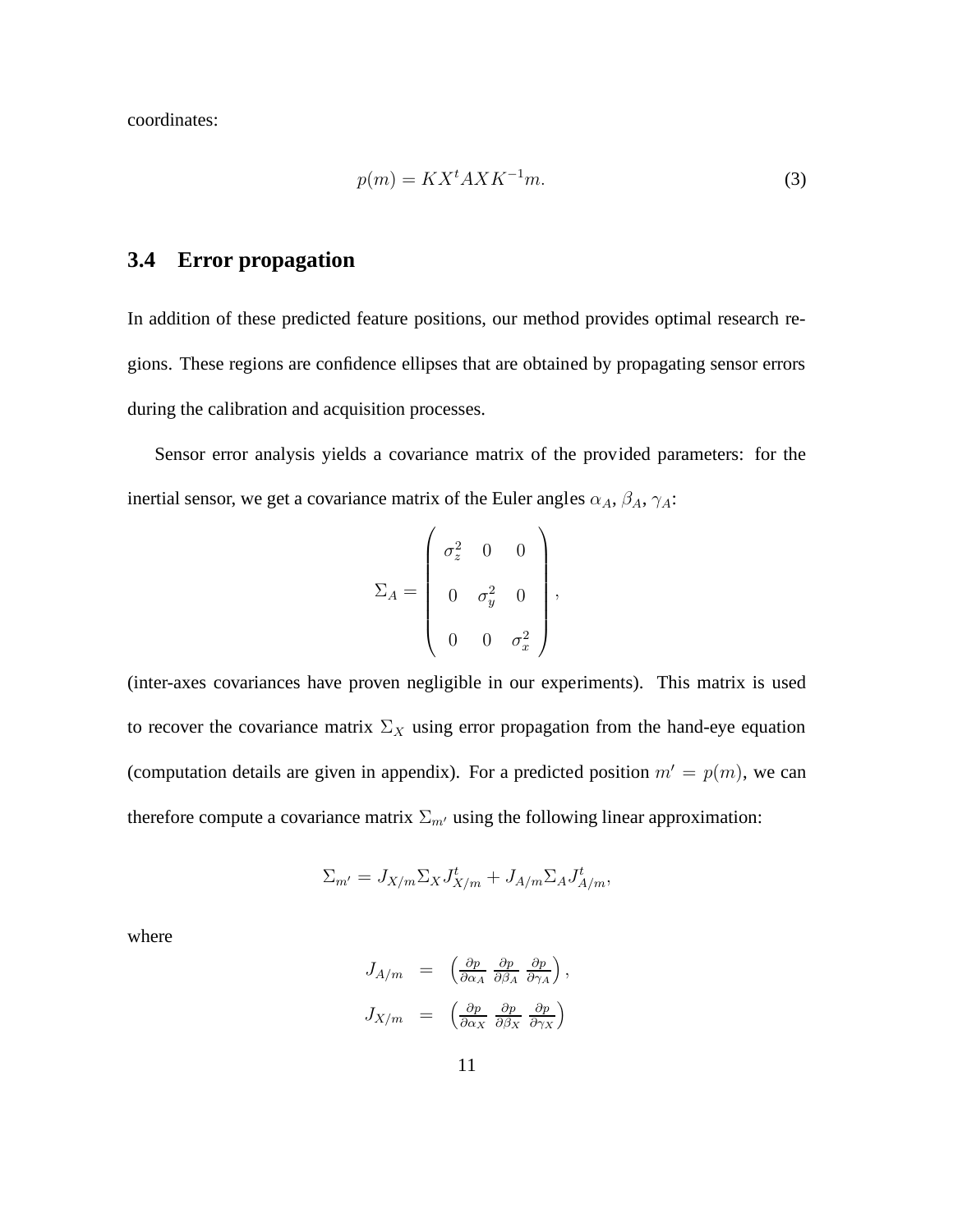(camera intrinsic parameters are supposed exact and computed before the AR application).

This provides a confidence ellipse around  $m'$ , defined by equation

$$
Xt\Sigma_{m'}^{-1}X \le 9.21,
$$
\n<sup>(4)</sup>

9.21 being the 99% confidence limit for a two degrees of freedom chi-square.

### **4 Online synchronization**

To check and determine the synchronization delay between these two devices, we first implemented a procedure based on abrupt motion detection. Several abrupt motions where performed in a same shoot of a scene that allows easy detection of visual motions (Fig. 5.b). Abrupt changes in rotation angles were matched to abrupt changes in image intensities distribution (a criterion is proposed by Prager in [14] in the context of the temporal calibration of a freehand ultrasound probe). These experiments made obvious that the synchronization delay between the two devices is not constant over time (see Fig. 3, where three successive abrupt motions were applied in a same shoot and lead to non constant acquisition delay). This means that synchronization of the two devices must be performed online.

In our set-up, sensor data are always available before image data. Indeed, the time needed to capture a video frame (here referred to as *acquisition cycle*) is large compared to the time needed to sample information from the inertial sensor. For each acquisition cycle, the relative sensor data acquired during the cycle are composed and allow us to compute the *sensor homography*, that is the homography computed from the sensor during an acquisition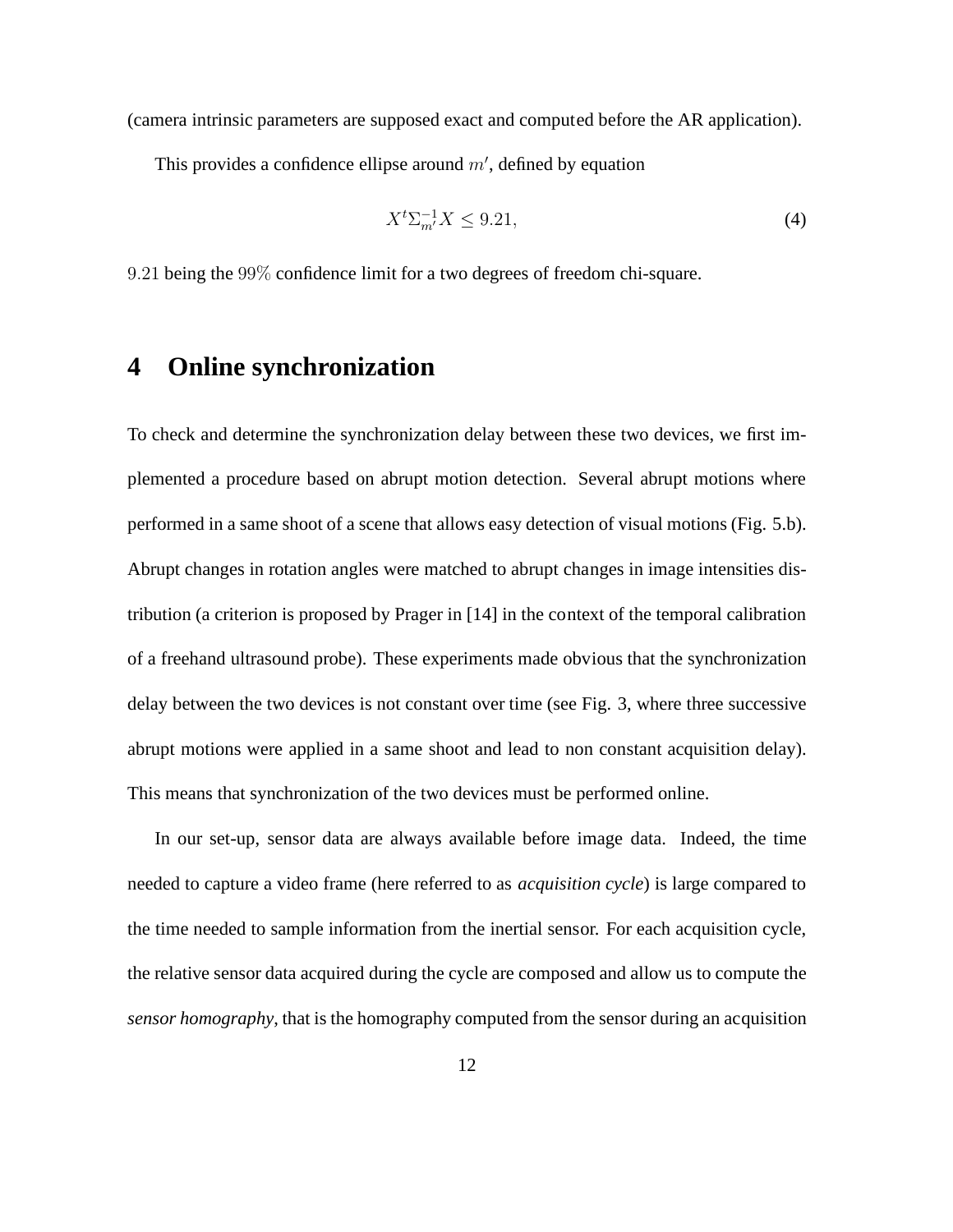cycle. These homographies will be used to guide feature tracking when the vision-based system fails.

The underlying ideas of our algorithm are explained on a synthetic example (Fig. 4). Three main steps are needed to perform on line synchronization:

#### **Identification of the vision based system failure**

A decrease in the number of inliers (i.e number of points successfully matched by the system) is a good mean to detect that the vision system is going to fail. Non successful matching is generally due to the fact that the corresponding point is outside the research window and is thus not detected by the system. The number of inliers is especially relevant for planar-based system because tracking planar structures can be made very robust due to homographic constraints [13]. In our example, this number decreases drastically in frame 11, which means that sensor information is required in that frame.

#### **Identification of the corresponding sensor data**

Once a tracking failure has been detected, the corresponding sensor homography has to be identified. The principle of our method is to simulate the propagation of the features obtained just before failure, using each buffered sensor homography, and choose the one that makes the matching process fail.

In the visual system, matching fails when the researched feature lies outside the research region. Hence, the corresponding sensor data will also give rise to a predicted point that is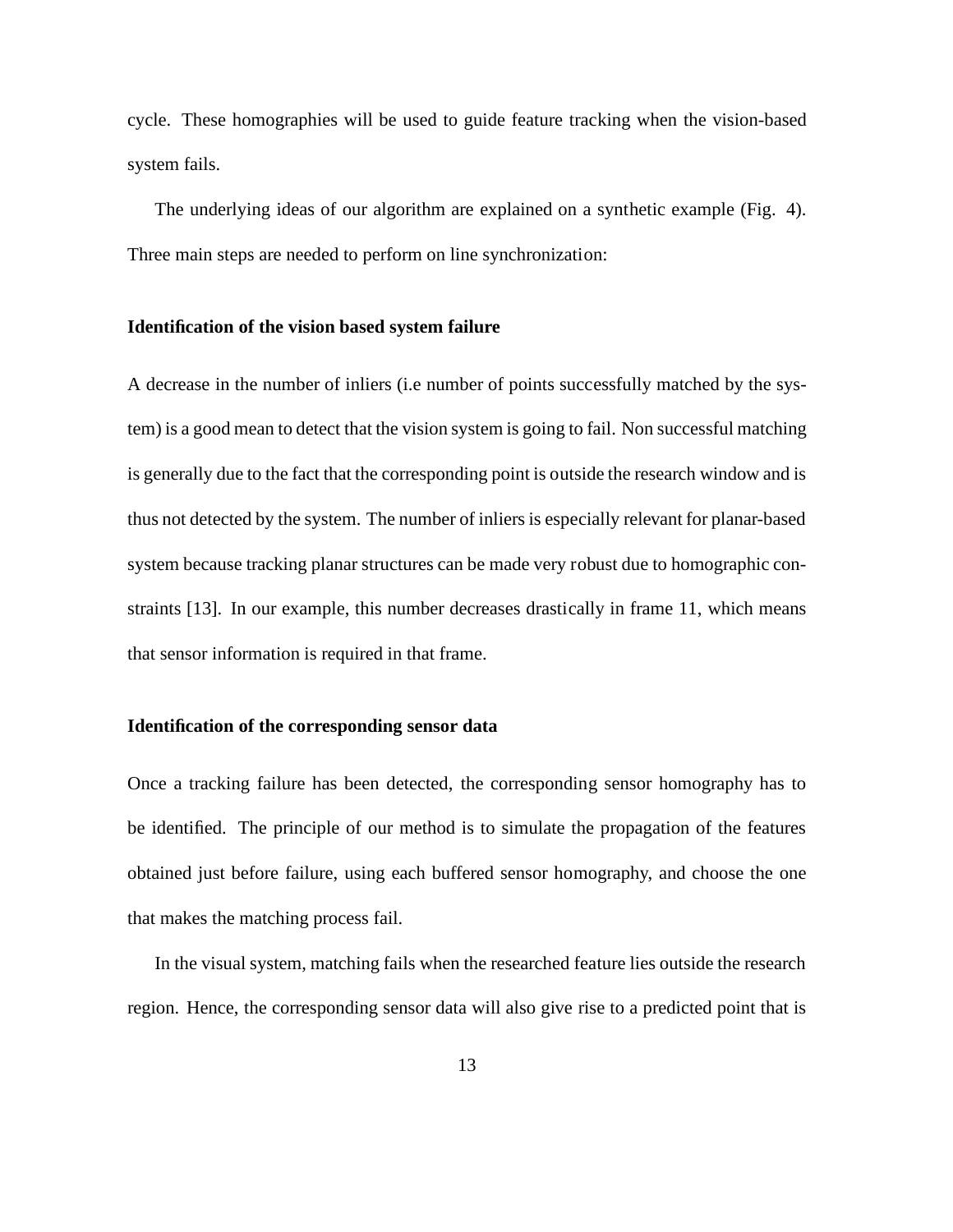outside the research window. Our procedure amounts to choose the homography that makes the number of *sensor-predicted inliers* (features that are propagated inside the research region) decrease dramatically. In our example, this allows us to identify at buffer position 3 the inertial data that correspond to the visual tracking failure. It must be noted that another possibility for sensor data identification may consist in detecting abrupt variations in the acquired angles. Unfortunately, this criterion is not relevant as the effect of angles variations on the images also depends on the depth of the scene and on the camera position with respect to the scene. As a result, some abrupt motion of the camera can be perfectly handled by the vision-based system while others cannot be handled.

#### **Use of the inertial data to re-initialize the matching stage**

Once the corresponding sensor homography has been identified at position  $p$  in the storing buffer, inertial data can be used to re-initialize the matching stage. To this aim, homographies in the buffer are considered from position  $p$ , and the matching process is tried using the accumulated homography. Accumulating homographies is necessary as a rapid rotation may last more than one acquisition cycle.

## **5 ARIS tracking system**

The goal of the ARIS project was to provide new and innovative AR-technologies for e- (motion)-commerce application, where the products can be presented in the context of their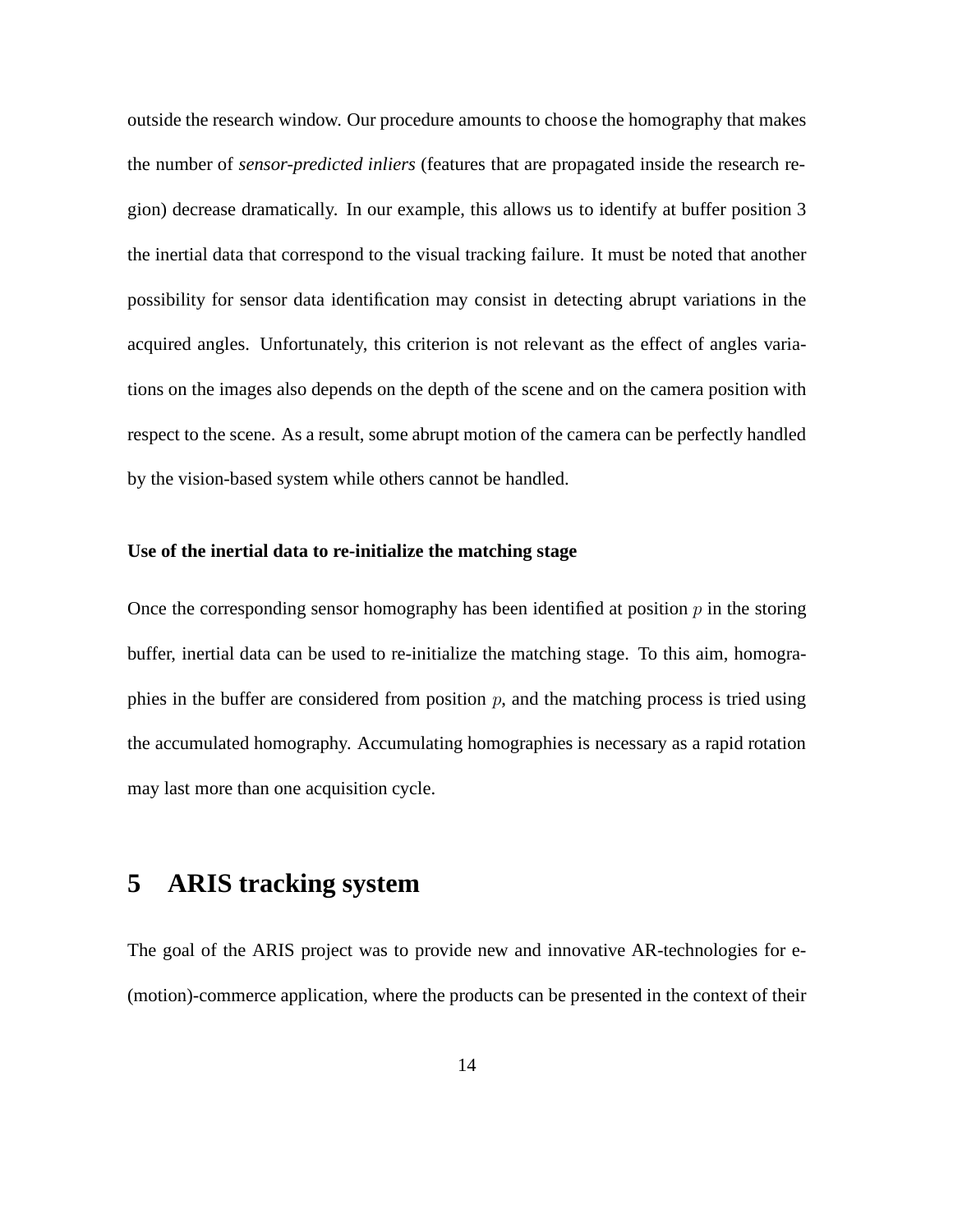future environment. A mobile AR-unit was developed, where 3D product models (e.g. furniture) can be directly visualized on a real site, taking consistent geometry and illumination of real and virtual objects into account. The user can check the aesthetic result and the actual fit of the furniture item into the room, and also discuss with remote participants, taking shared augmented technologies into account. This section describes parts of the system that concern pose computation and interaction with the environment. Results of the complete tracker obtained on a reald-world scene are shown in figure 5. A complete video (called VIDEO1) is provided on our web site<sup>1</sup>.

#### **Camera tracking**

Our collaborative tracking system is based on the vision-based method we proposed in [9]: key-points belonging to planar surfaces are tracked in consecutive images, providing homographies that enable to update the pose (assuming the equations of the planes are known). False matches are identified using the RANSAC paradigm (Fig. 5.(a)), and sensor data are incorporated according to the method presented in this paper. This results in a robust system where the user is able to move with increased freedom. Tracking is performed at 15 fps on a classical laptop and web-cam configuration. The hand-eye calibration is performed by shooting a calibration target from different views. Markers are placed on the target in order to automate the calibration process (Fig. 5.(b)).

<sup>1</sup> http://www.loria.fr/equipes/magrite/movies/cavw.html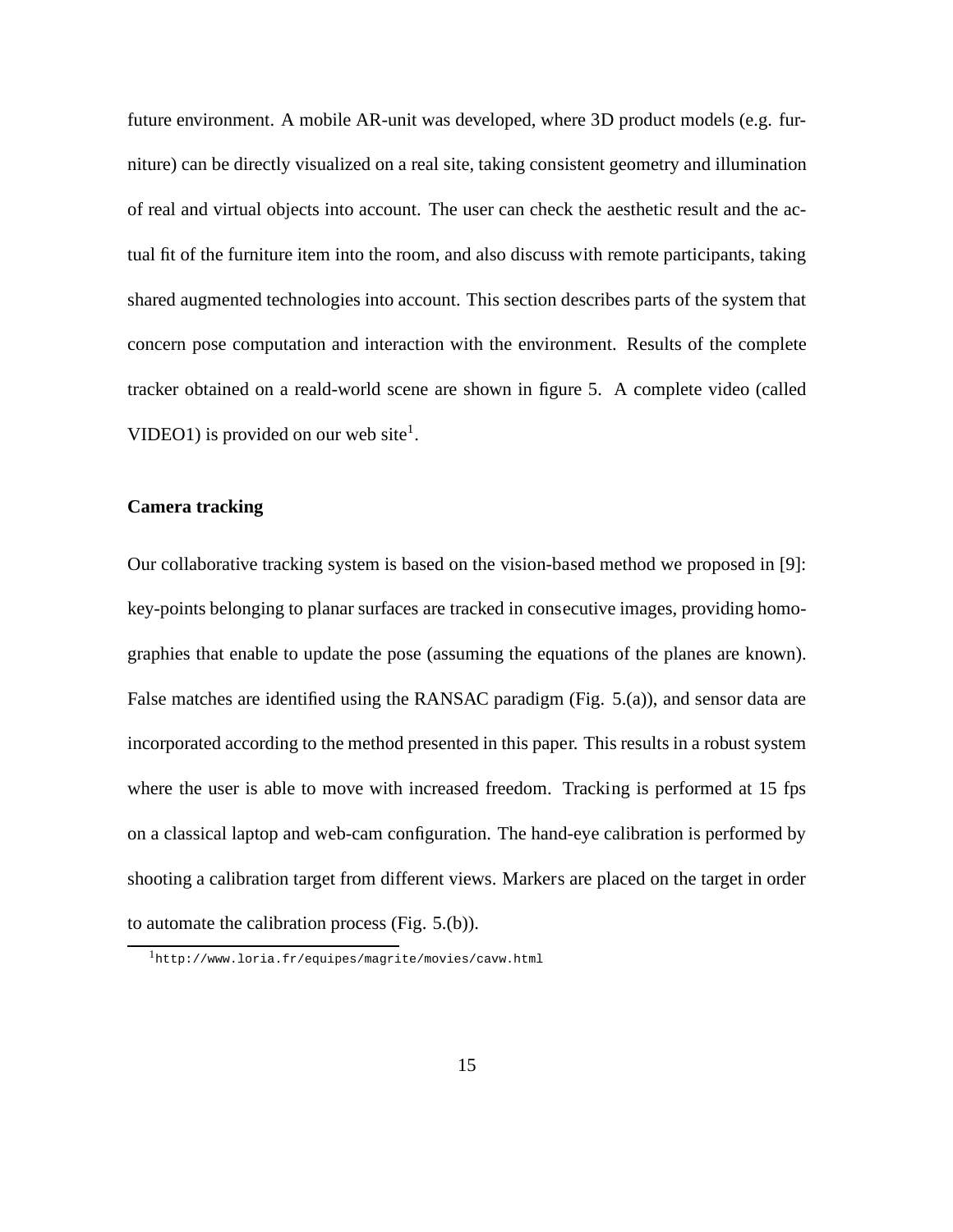#### **Reconstruction of the scene geometry**

The geometry of the scene is needed both for tracking and for handling photometric and geometric interactions between real and virtual objects. This geometry is acquired offline from a single image of the scene with the help of an interactive reconstruction tool. Intrinsic parameters and the initial camera pose are recovered from a poster laid in a corner of the room (Fig.  $5.(c)$ ).

#### **Interaction with the environment**

As camera poses are computed with respect to a world reference frame, synthetic objects can be added in the real scene at any time of the tracking process (Fig. 5.(d-f)). These objects can easily be placed in the real scene by sliding them on the recovered structure, mutual occlusions and collisions between real and virtual objects being automatically handled.

## **6 Results**

#### **6.1 Synthetic data**

In order to assess the relevance of using confidence ellipses instead of rectangle research windows, we simulated thousands of hand-eye calibrations and camera / sensor rotations, adding a Gaussian noise to sensor data (standard deviations were taken as explained in section 2). A relevant research region is a region that maximizes the probability  $P(inlier)$ of getting the researched corresponding feature inside the region, while minimizing the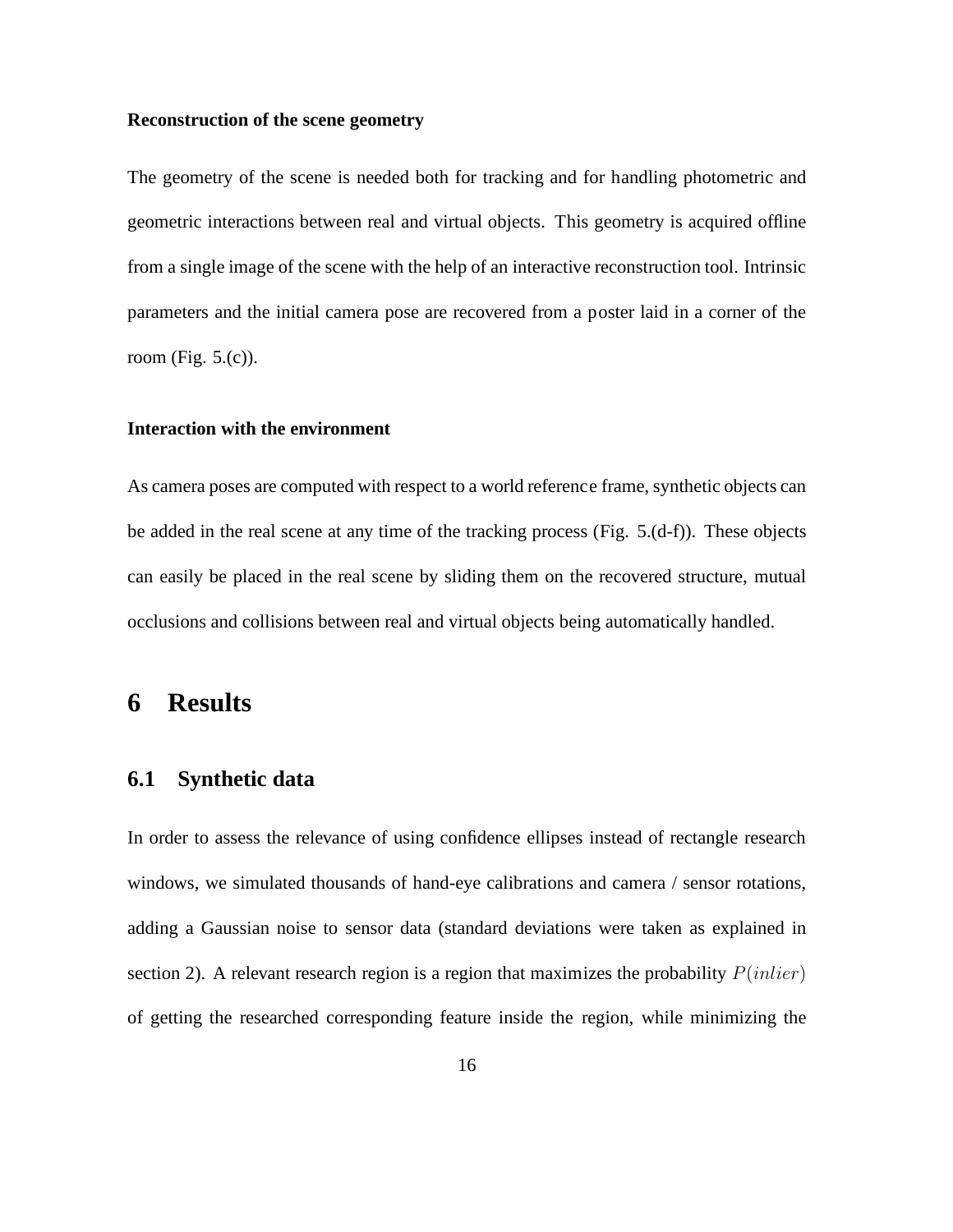number of non corresponding features  $\#outliers$  included in that region. These values were computed using rectangle research regions of different sizes and ellipses corresponding to different confidence limits in equation (4). Figure 6 gives the evolution of  $\#outliers$  in function of  $P(inlier)$ , for different numbers of point features n, randomly chosen inside a  $512 \times 512$  frame: the curve corresponding to elliptic regions is generally significantly below the curve corresponding to squared regions. For example, a typical 20 pixels halfsize research window yields to a mean number of 12 outliers for 2000 points in a  $512 \times 512$ image. Using elliptic research regions with the same value of  $P(nlier)$  reduces the number of expected outliers to 9 (25% less). This reduction is significant as it decreases the risk of ambiguity as well and the computation time needed for the matching process.

#### **6.2 Real sequences**

Figure 7.(a) shows the number of inlier correspondences we obtained in a miniature scene sequence (see VIDEOS2 on our web site). Video tracking-less periods are indicated using dashed bars. They correspond to abrupt motions that are all well handled using sensor information. The numbers of sensor-predicted inliers computed using the buffered sensor homographies at frame 173 are shown in figure 7.(b). This illustrates the relevance of using this criterion for online synchronization (a fall is clearly observed at position 1) instead of the sensor rotation amplitude criterion which is less discriminant (Fig. 7.(c)).

Tracking was also performed on real-size scenes (see our web site, VIDEOS 3 and 4).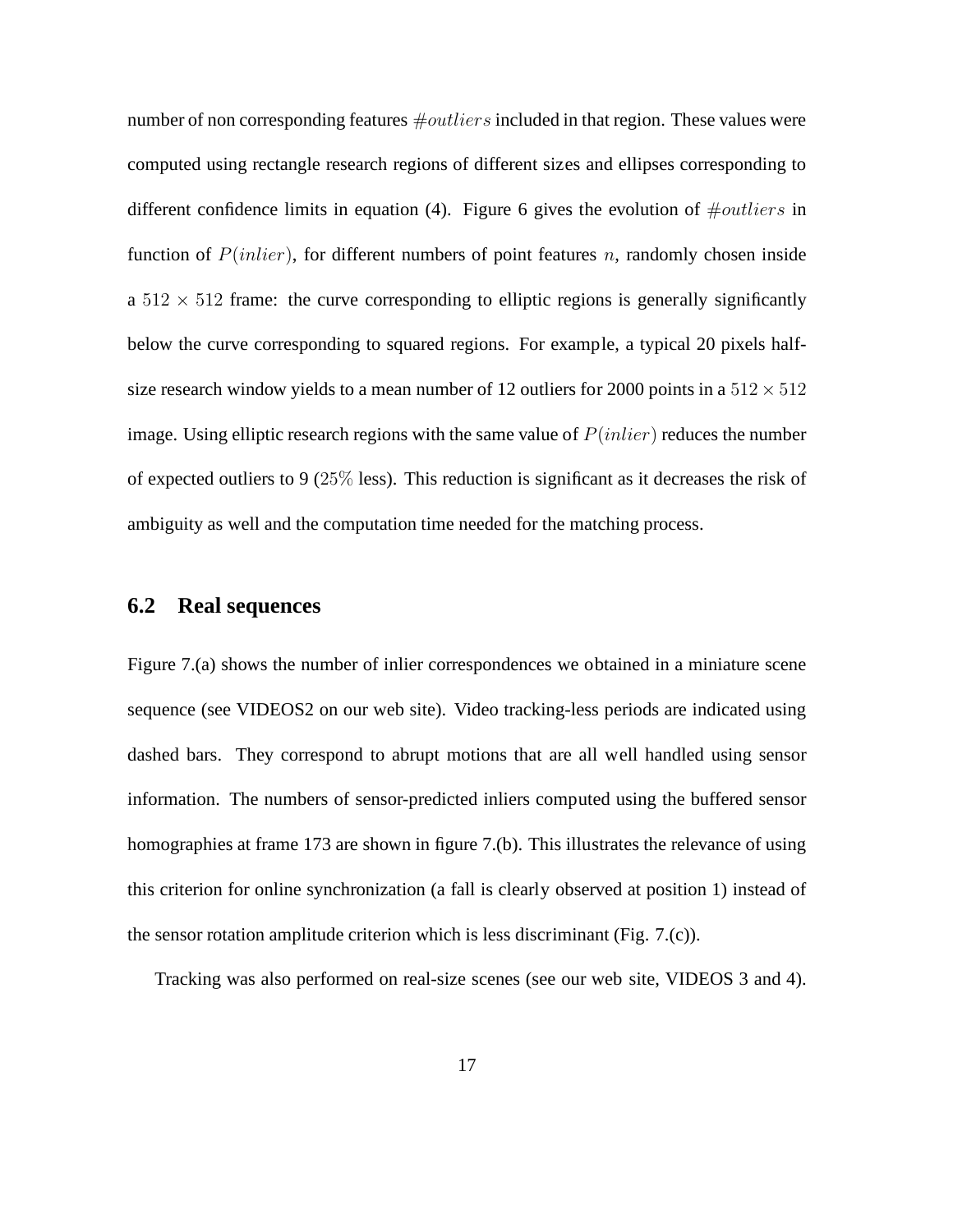The first one was shot in the basement of our laboratory (Fig. 8). A user made free motions inside the room, and virtual furnishings were added online. Ten abrupt motions were detected and well handled during this process. The second sequence concerns an outdoor scene that was shot from a camera put on a tripod (Fig. 9) : in that configuration, the whole image is transformed according to a homography. Sensor information was successfully used at thirteen moments of that sequence.

### **7 Conclusion**

We presented a hybrid approach for AR registration with integrated inertial and vision technologies. The complete AR system was successfully demonstrated in unprepared multiplanar environments. Our framework brings significant improvements to the AR system by increasing the freedom of the user during the application. Furthermore, our AR system requires no specific or expensive hardware and can be used with an ordinary laptop and a simple webcam.

Unlike existing approaches, we dot not attempt to perform fusion of the two technologies at each frame of the sequence. On the contrary, we restrict the use of each sensor for situations where its contribution is relevant. As a result, we use sensor information only when needed, that is when the pure vision-based system fails to track the camera. In addition, sensor errors are measured and taken into account in the feature matching process. Finally, we address the camera/sensor synchronization problem and propose a method to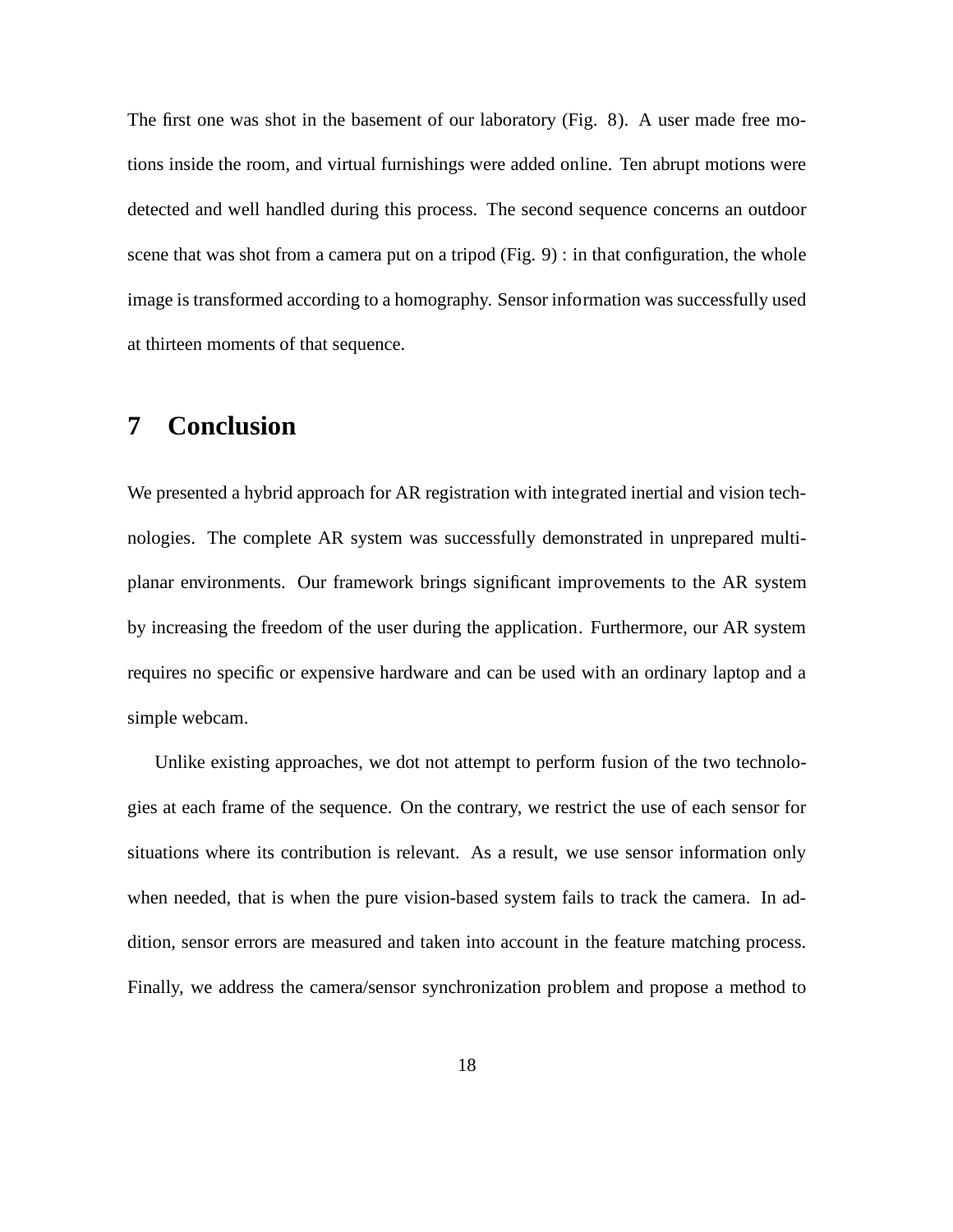resynchronize these two devices online.

There are several improvements and extensions that can be made to our approach. First, the use of an inertial sensor only allows us to consider abrupt rotational motions, as head motions. If more general motions including a large translation part have to be considered, our method can be extended to the use of a position sensor. Second, extensions of the method should concern the vision based system. For numerous pose algorithms as ours, the pose computation process is incremental and may progressively diverge because of successive approximations. Markers, natural features or key-views in the scene could be used to detect system divergences and reinitialize the tracking when necessary.

## **Appendix: Error propagation in hand-eye calibration**

Hand-eye matrix  $X$  is solution of the set of equations

$$
A_i X = X B_i,\tag{5}
$$

where  $(A_i, B_i)$  are *n* sensor/camera rotation pairs. Our aim is to compute a covariance matrix  $\Sigma_X$  of the Euler angles  $\alpha_X$ ,  $\beta_X$ ,  $\gamma_X$  of matrix X, considering that camera rotations  $B_i$  are certain but sensor rotations  $A_i$  uncertain.

Equations (5) can be written as  $f(x, a) = 0$ , where x is a vector of size 3 containing the Euler angles of rotation  $X$ ,  $a$  is a vector of size  $3n$  containing the Euler angles of rotations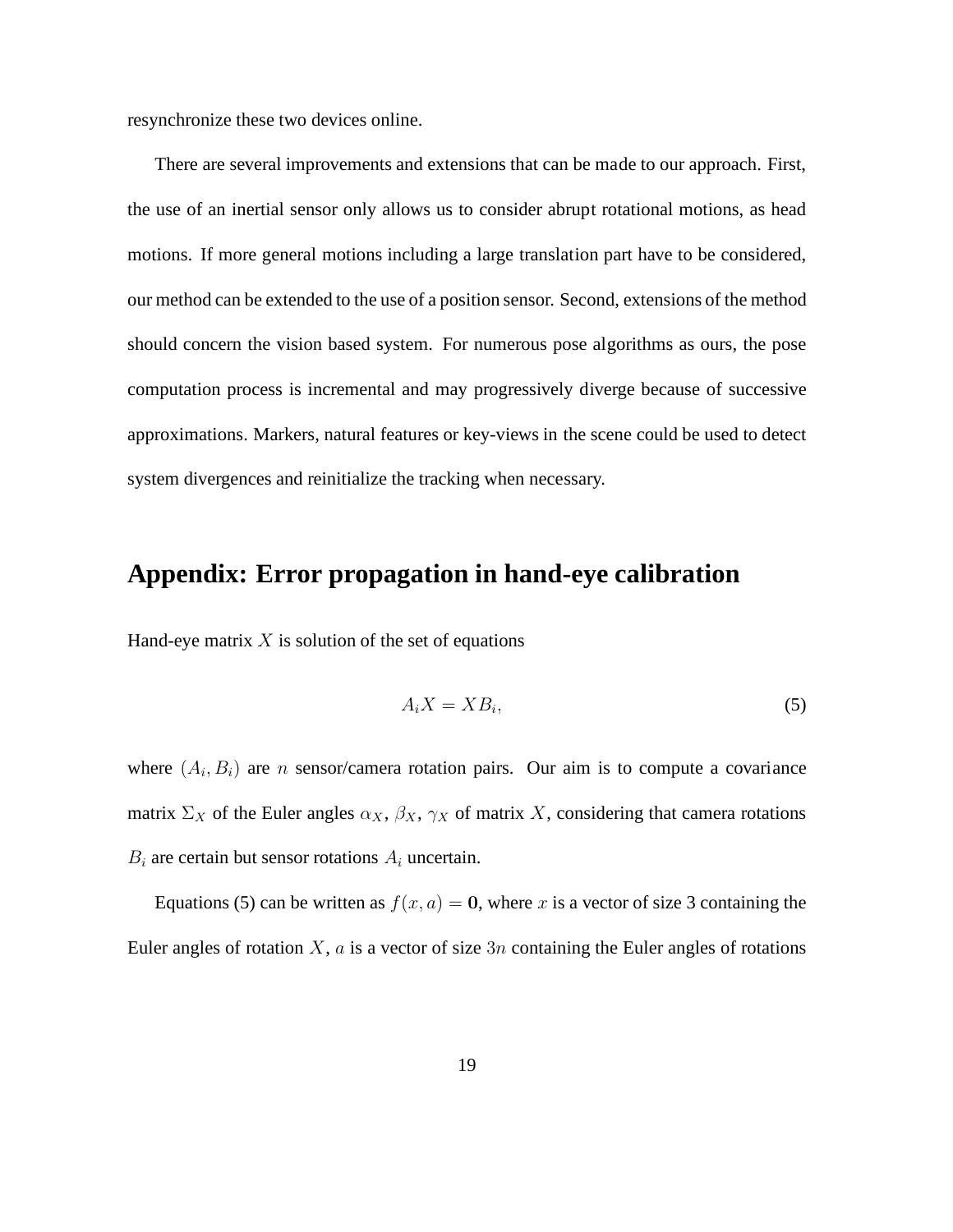$A_i$ , and 0 is a 9*n* null vector. A first order approximation of  $f(x, a)$  gives:

$$
f(\overline{x}, \overline{a}) + \frac{\partial f}{\partial x}(\overline{x}, \overline{a}) (x - \overline{x}) + \frac{\partial f}{\partial a}(\overline{x}, \overline{a}) (a - \overline{a}) \approx 0,
$$

where  $\overline{a}$  and  $\overline{x}$  are the estimated values of a and x. This leads to:

$$
C\Sigma_X C^t = D\left[\Sigma_A\right] D^t,
$$

 $\sqrt{ }$ 

 $\Sigma_A$  0  $\Sigma_A$ ... 0  $\Sigma_A$   $\setminus$ 

 $\cdot$ 

 $\overline{\phantom{a}}$ 

where  $C = \frac{\partial f}{\partial x}(\overline{x}, \overline{a}), D = \frac{\partial f}{\partial a}(\overline{x}, \overline{a})$  and  $[\Sigma_A]$  is the  $3n \times 3n$  matrix

Therefore,  $\Sigma_X$  can be expressed as:

$$
\Sigma_X = (C^t C)^{-1} C^t D \left[\Sigma_A\right] D^t C (C^t C)^{-1}.
$$

### **Acknowledgment**

We would like to acknowledge the European Union for funding this work, as part of the ARIS project (IST-2000-28707).

## **References**

- [1] R. T. Azuma, Y. Baillot, R. Behringer, S. Feiner, S. Julier, and B. MacIntyre. Recent Advances in Augmented Reality. *IEEE Computer Graphics and Applications*, pages 34–47, December 2001.
- [2] T. Vieville, F. Romann, B. Hotz, Herve Mathieu, Michel Buffa, Luc Robert, P. Facao, Olivier Faugeras, and J.T. Audren. Autonomous navigation of a mobile robot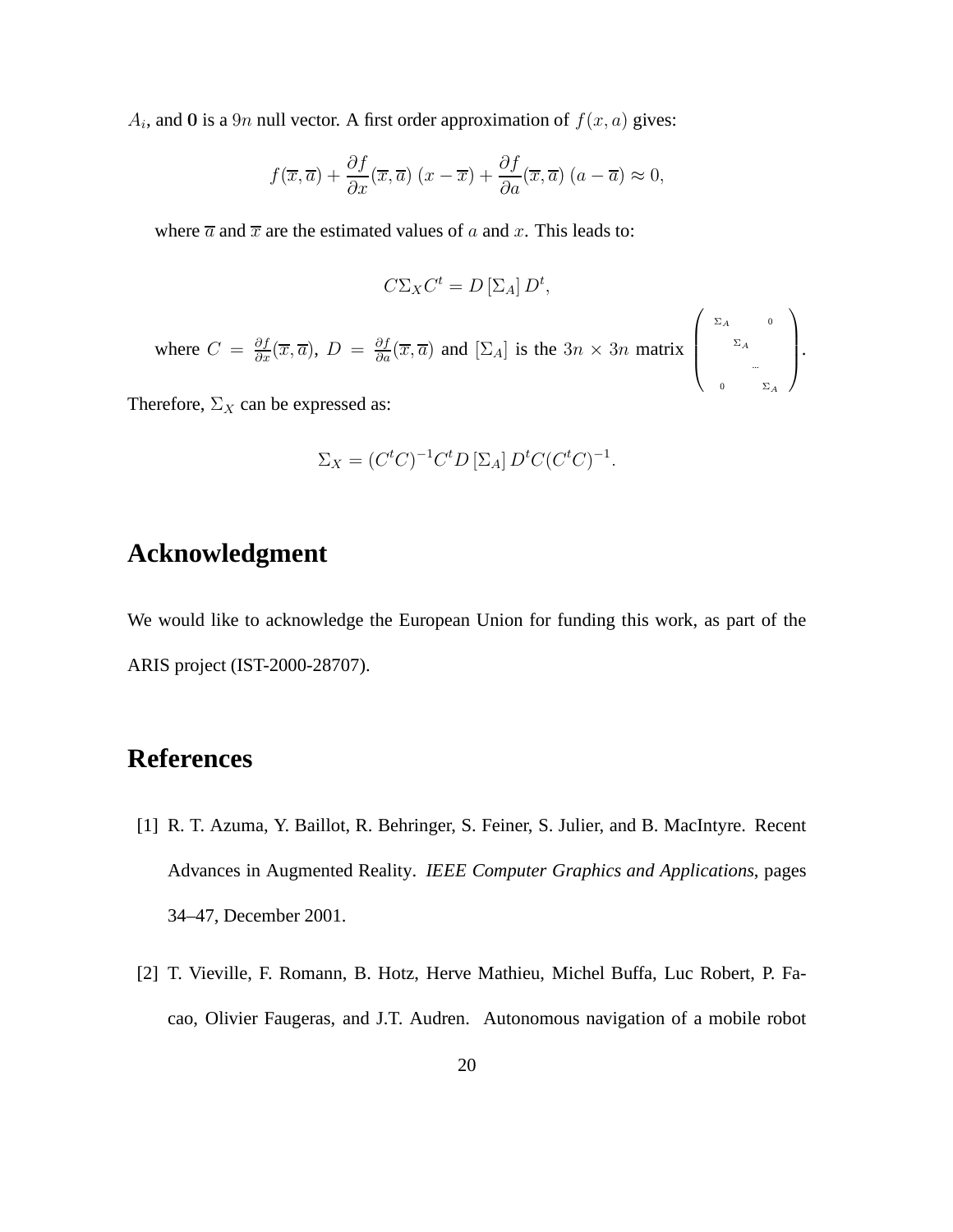using inertial and visual cues. In *Proceedings of the IEEE International Conference on Intelligent Robots and Systems*, 1993.

- [3] A. State, G. Hirota, D. Chen, W. Garett, and M. Livingston. Superior Augmented Reality Registration by Integrating Landmark Tracking and Magnetic Tracking. In *Computer Graphics (Proceedings Siggraph New Orleans)*, pages 429–438, 1996.
- [4] K. Satoh, M. Anabuki, H. Yamamoto, and H. Tamura. A hybrid registration method for outdoor augmented reality. In *International Symposium on Augmented Reality, Los Alamitos*, pages 67–76, 2001.
- [5] B. Jiang, S. You, and U. Neumann. A robust hybrid tracking system for outdoor augmented reality. In *IEEE Virtual Reality 2004, Chicago*, pages 3–10, March 2004.
- [6] G. Klein and T. Drummond. Tightly Integrated Sensor Fusion for Robust Vision Tracking. In *Proceedings of the British Machine Vision Conference, Cardiff*, pages 787–796, September 2002.
- [7] Eric Foxlin and Leonid Naimark. Vis-tracker: A wearable vision-inertial self-tracker. In *IEEE Virtual Reality 2003 (VR2003), Los Angeles, CA*, March 2003.
- [8] J. Borenstein and L. Feng. Gyrodometry: A New Method for Combining Data from Gyros and Odometry in Mobile Robots. In *IEEE ICRA, Minneapolis, Minnessota*, pages 423–428, 1996.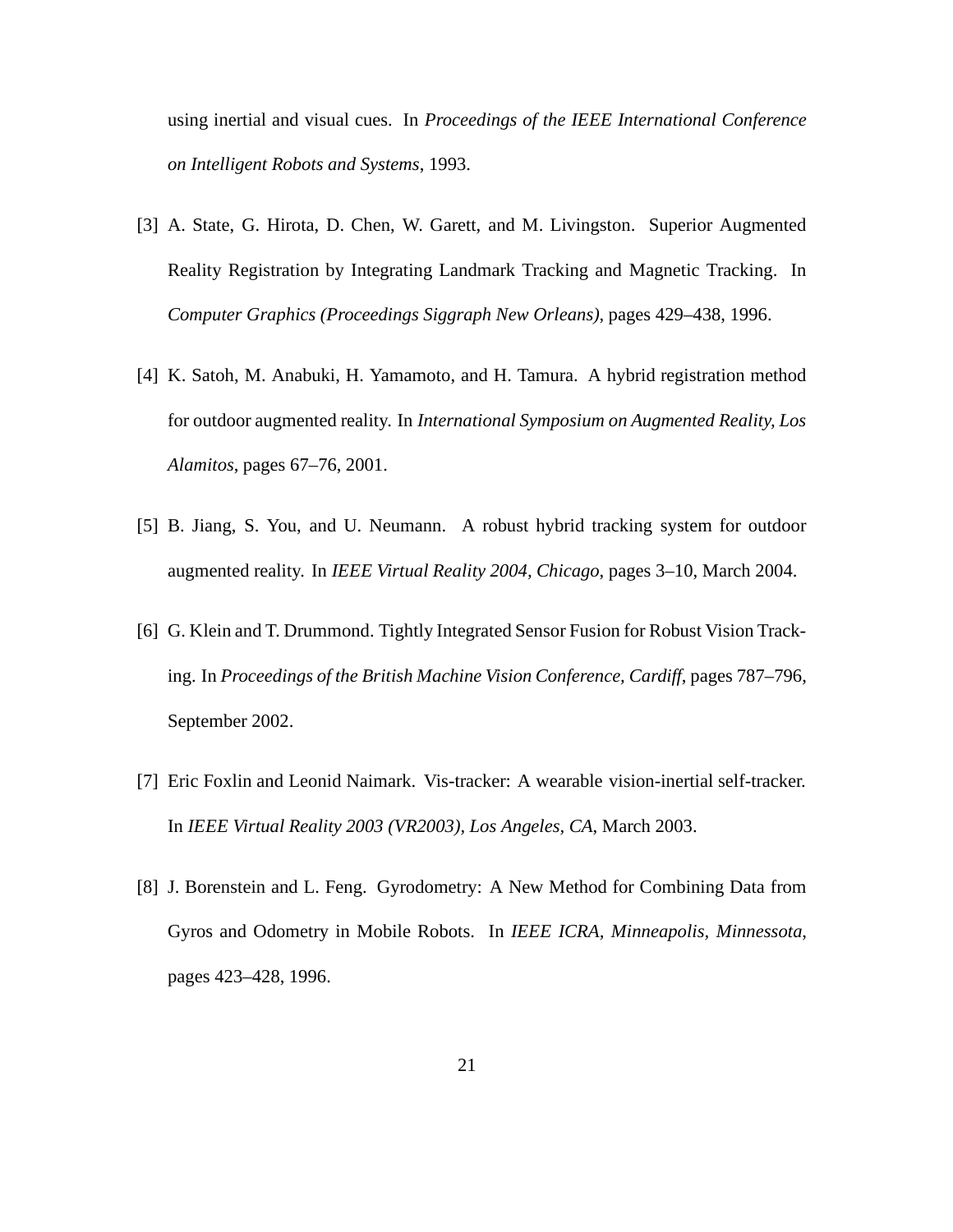- [9] G. Simon and M.-O. Berger. Pose estimation for planar structures. *IEEE Computer Graphics and Applications, special issue on Tracking*, pages 46–53, nov 2002.
- [10] C.J. Harris. Tracking with Rigid Models. In *Active Vision*, chapter 4. Blake and Yuille, MIT Press, 1992.
- [11] K. W. Chia, A. D. Cheok, and S. J. D. Prince. Online 6 DOF Augmented Reality Registration from Natural Features. In *Proceedings of International Symposium on Mixed and Augmented Reality, Darmstadt, Germany*, pages 305–313, 2002.
- [12] F. Park and B. Martin. Robot Sensor Calibration: Solving AX=XB on the Euclidean Group. *IEEE Transactions on Robotics and Automation*, 5(10):717–721, 1994.
- [13] R. I. Hartley and A. Zisserman. *Multiple View Geometry in Computer Vision*. Cambridge University Press, ISBN: 0521623049, 2000.
- [14] R. W. Prager, A. H. Gee, and L. Berman. Stradx: real-time acquisition and visualisation of freehand 3D ultrasound. report cued/f-infeng/tr 319, Cambridge University Department of Engineering, 1998.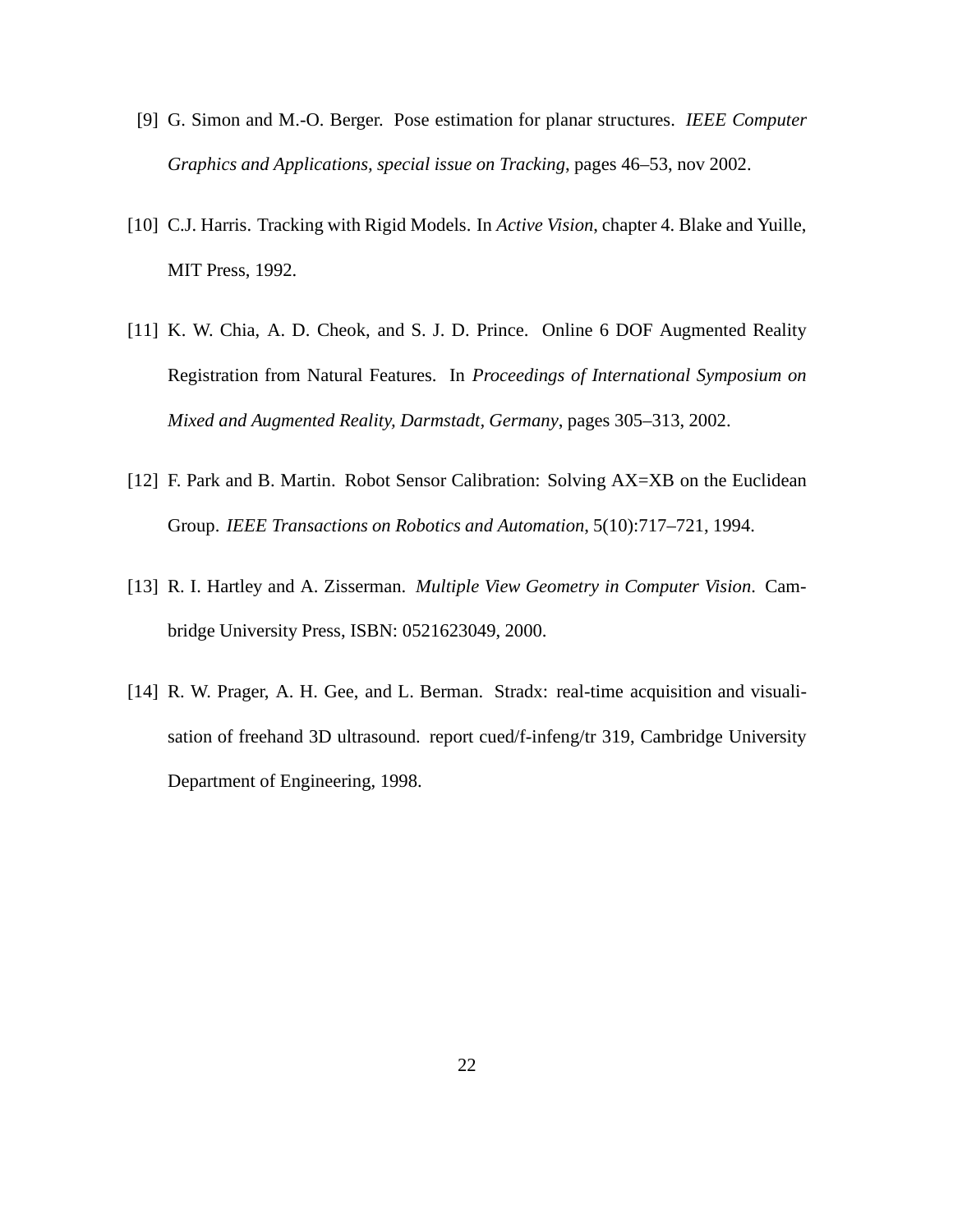

Figure 1: Precision results obtained over the three axes of the Xsens MT9-B inertial sensor according to its absolute orientation.



Figure 2: Hand-eye transformation.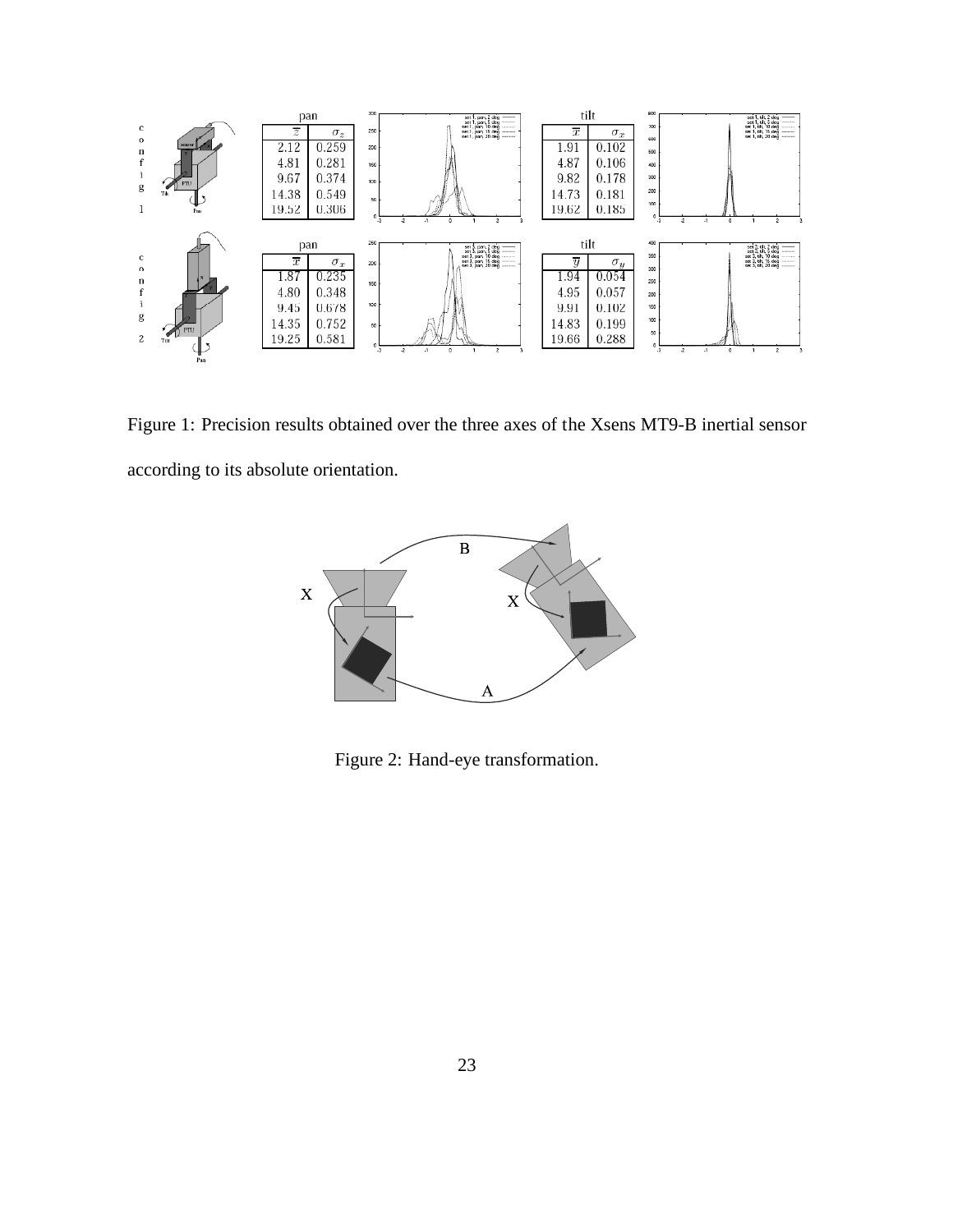

Figure 3: The synchronization delay between the inertial sensor and the camera is not constant over time. Peaks in bold line correspond to abrupt changes in the images and peaks in dotted lines are for abrupt changes in the inertial data. The delays between image and sensor acquisition are not constant over time and are successively equals to 1, 5 and 2 images.



Figure 4: Online synchronization between camera and sensor.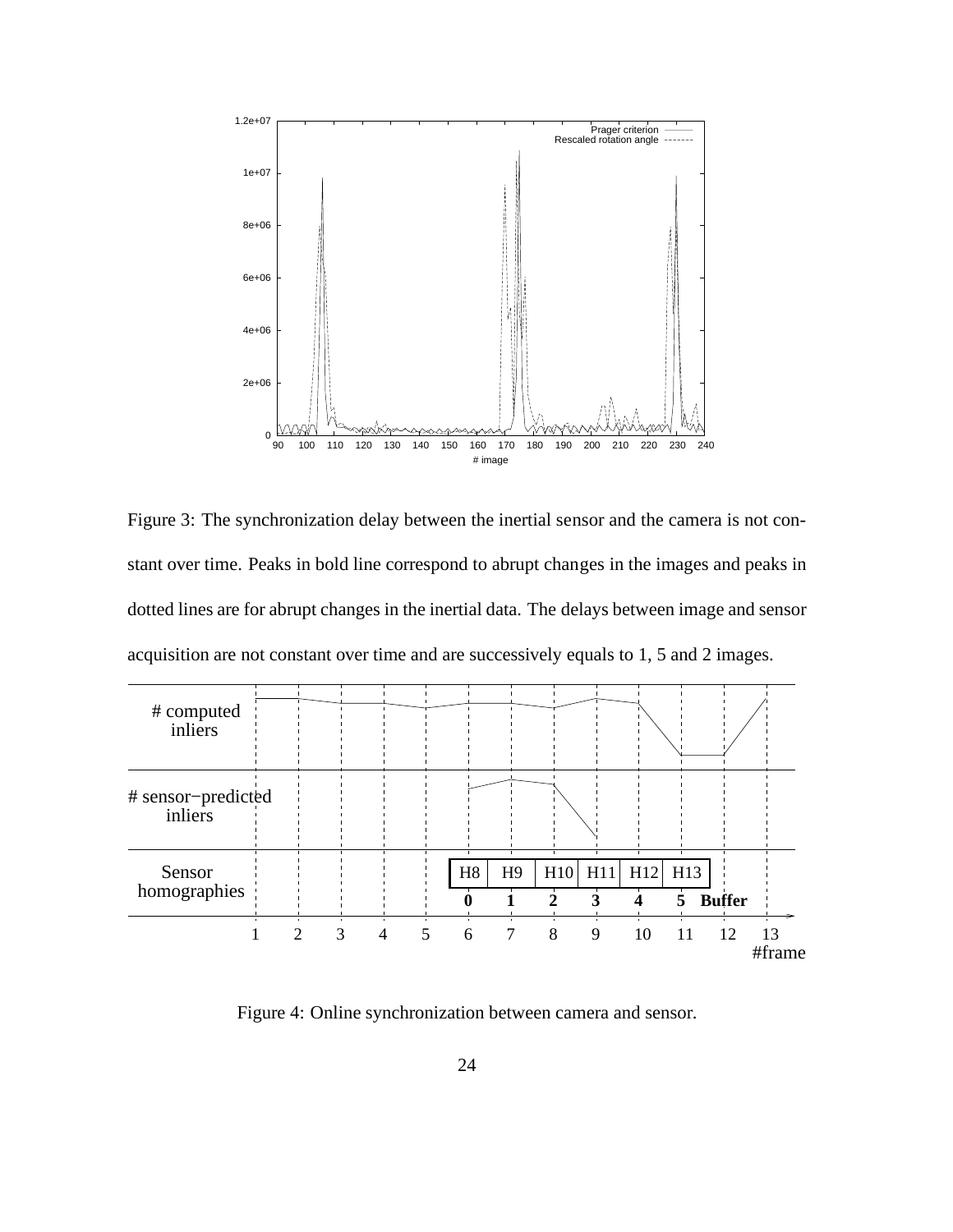





Figure 5: Tracking and interaction in the ARIS system. (a) Camera tracking: green segments join the corresponding key-points between the current and the previous frame. Red segments are used to show outlier correspondences. (b) The hand-eye calibration is performed using markers on a box. (c) Camera parameters and scene geometry are obtained using geometric constraints from a single image. (d-f) Virtual objects are placed with regard to the recovered structure of the scene, which enables online visualization and interaction. 25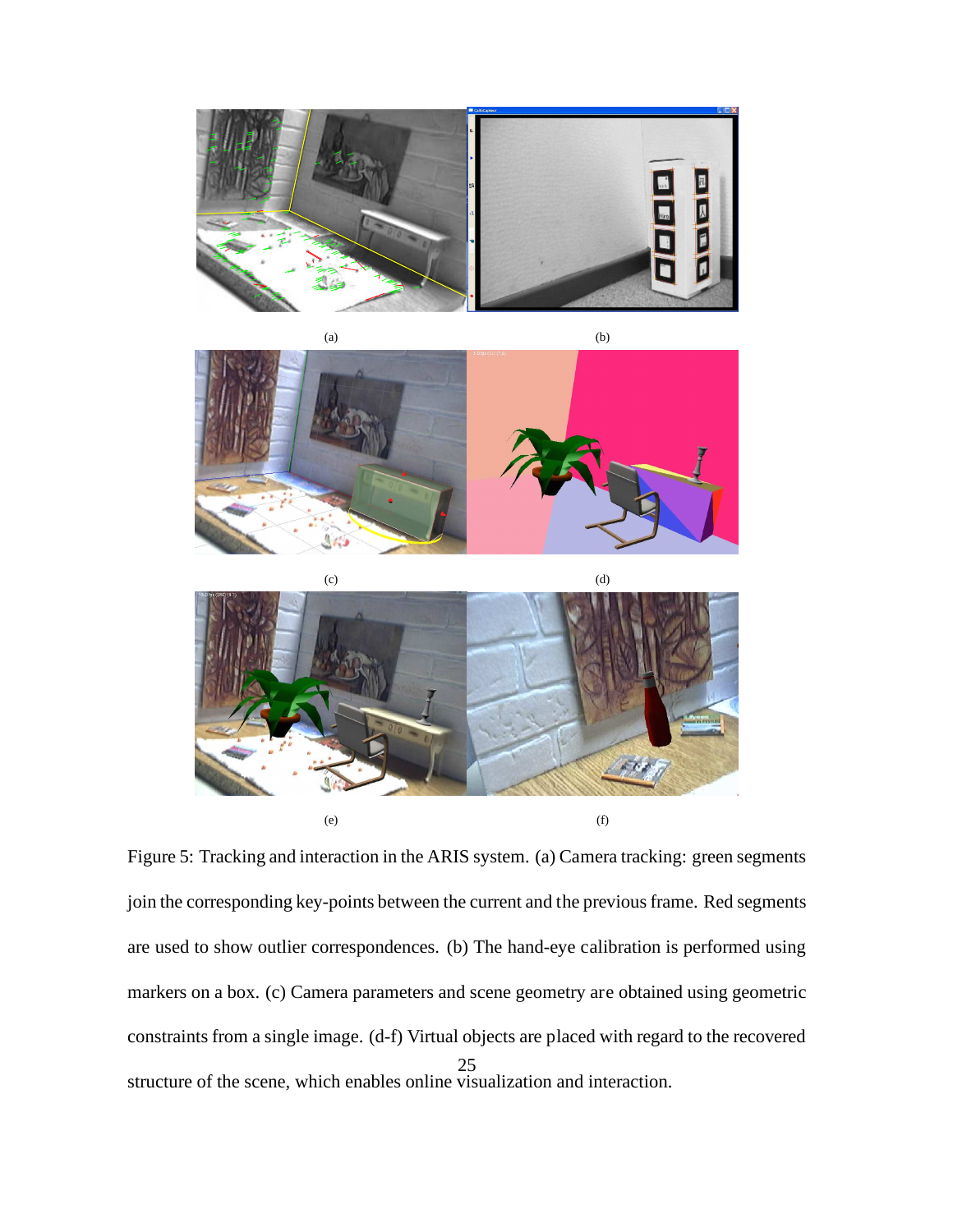

Figure 6: The expected number of outliers in function of the probability of getting the inlier inside an elliptic or rectangular research region, for different number of points.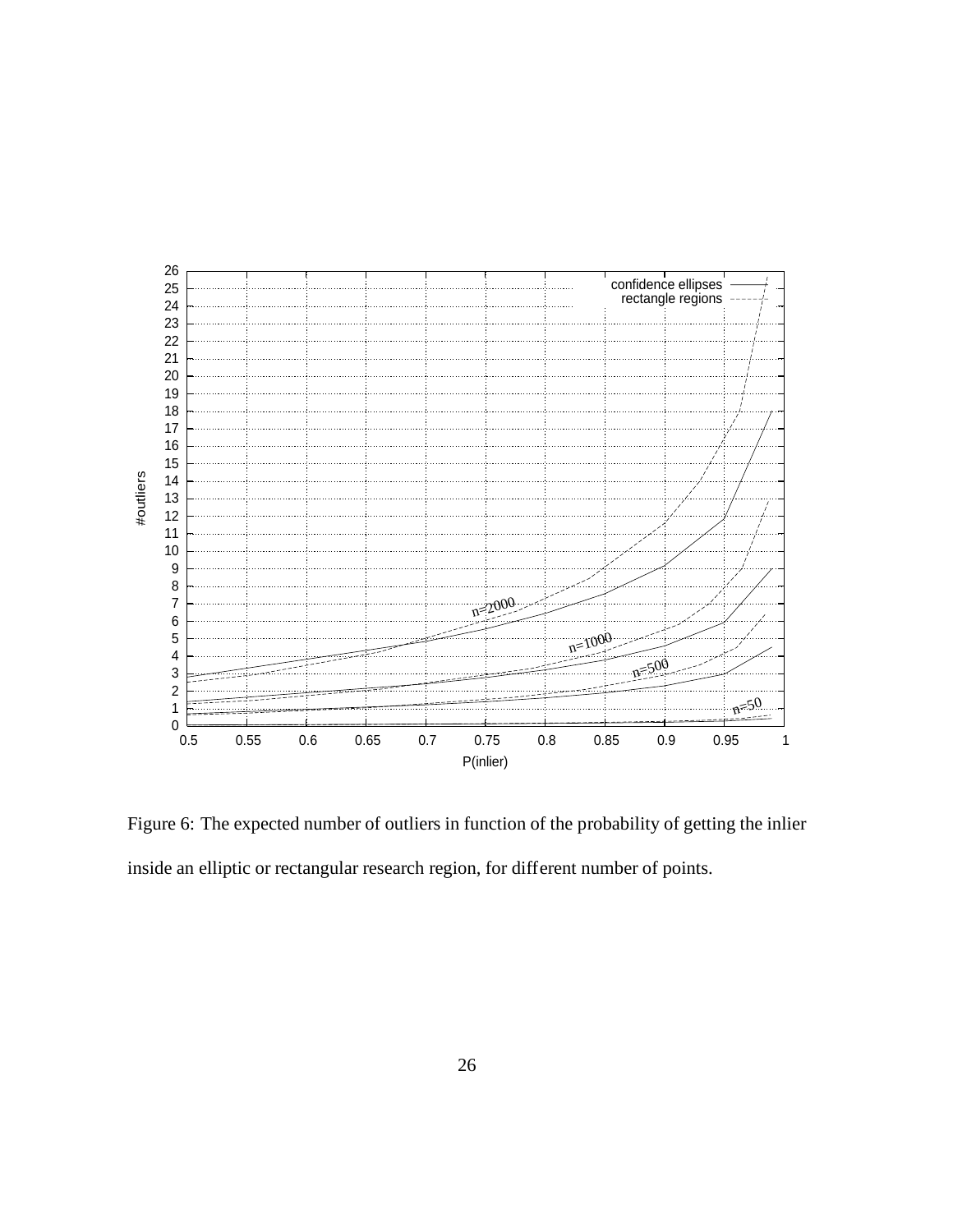

Figure 7: (a) Number of inlier correspondences and tracking-less periods obtained in a miniature scene sequence. (b),(c) Comparison of two synchronization criteria at frame 173 of that sequence.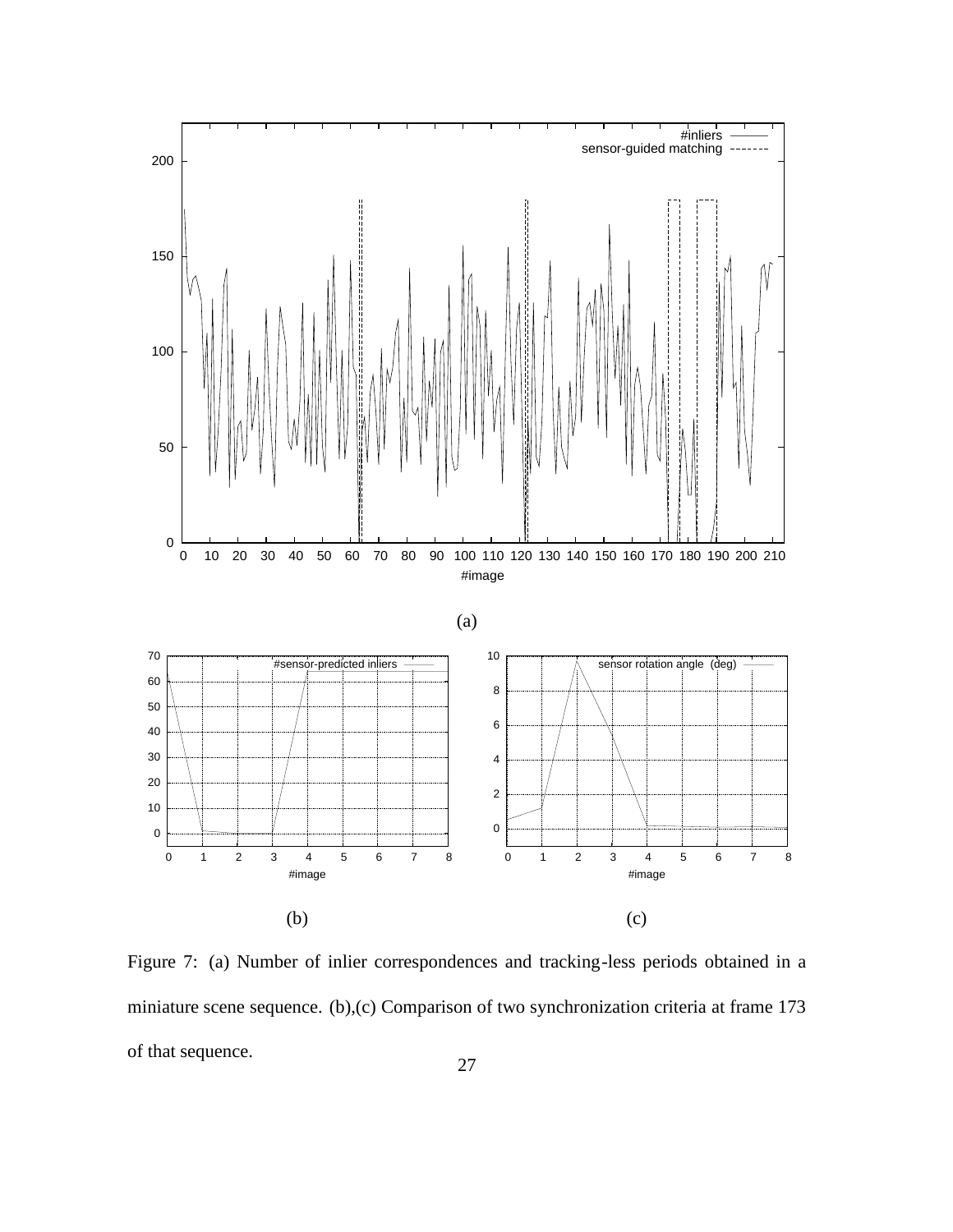

Figure 8: Example results obtained at two instants of an indoor sequence. Top: augmented frames before an abrupt motion occurred. Middle: correspondences obtained by using sensor predictions (white segments are inlier correspondences, black segment are outliers identified by RANSAC). Bottom: augmented scenes after the abrupt motion occurred.